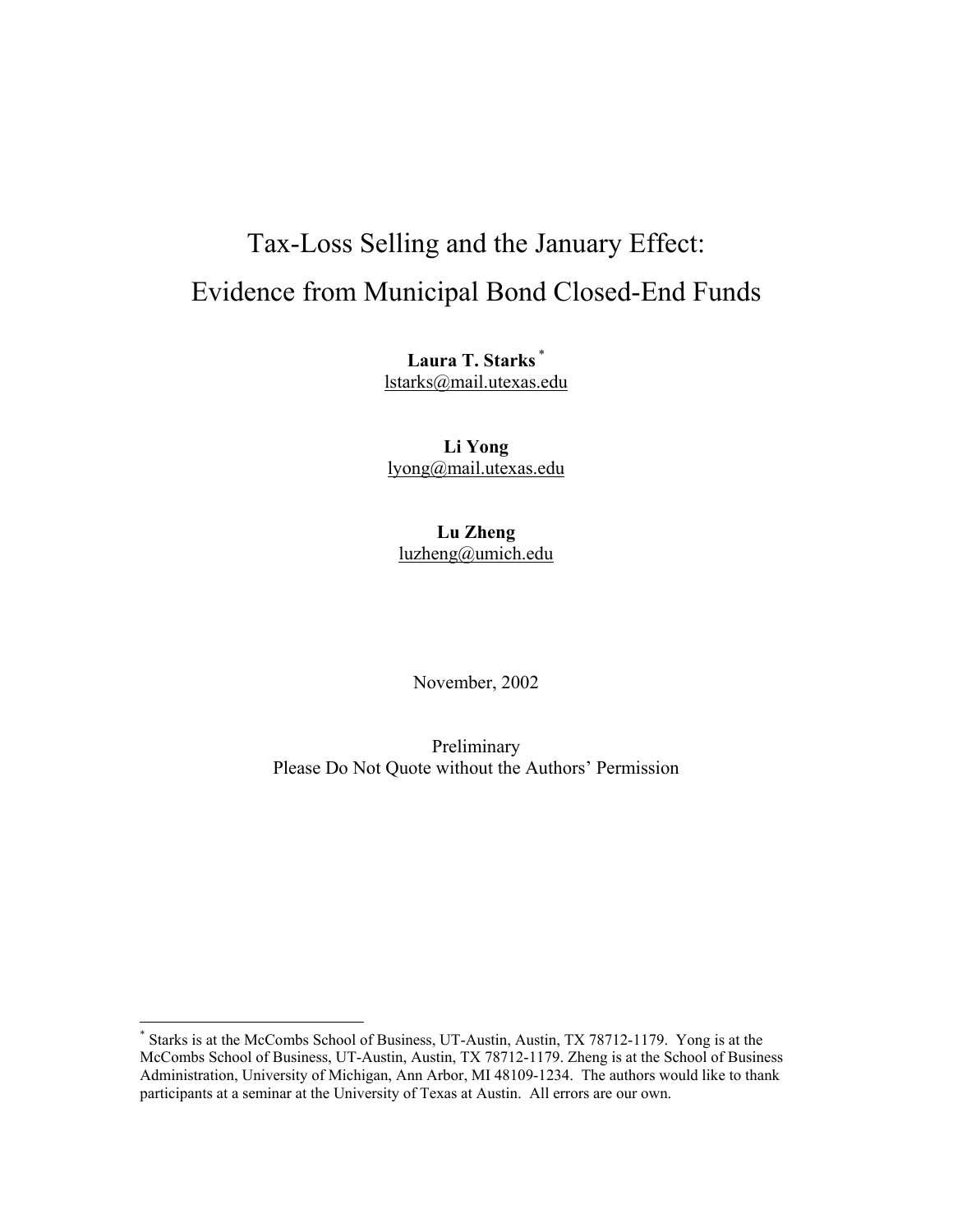## Tax-Loss Selling and the January Effect: Evidence from Municipal Bond Closed-End Funds

## **Abstract**

This paper evaluates the tax-loss-selling hypothesis as an explanation for the January effect. We examine the turn-of-the-year return and volume patterns of municipal bond closed-end funds, which are held mostly by tax-sensitive individual investors. First, we document a January effect for the municipal bond closed-end funds. Next, we provide direct evidence that the observed January effect can be largely explained by the tax-lossselling activities at the end of the previous year. In addition, we find that funds associated with brokerage firms display more tax-loss selling behavior. The empirical findings provide new evidence supporting the tax-loss selling explanation of the January effect.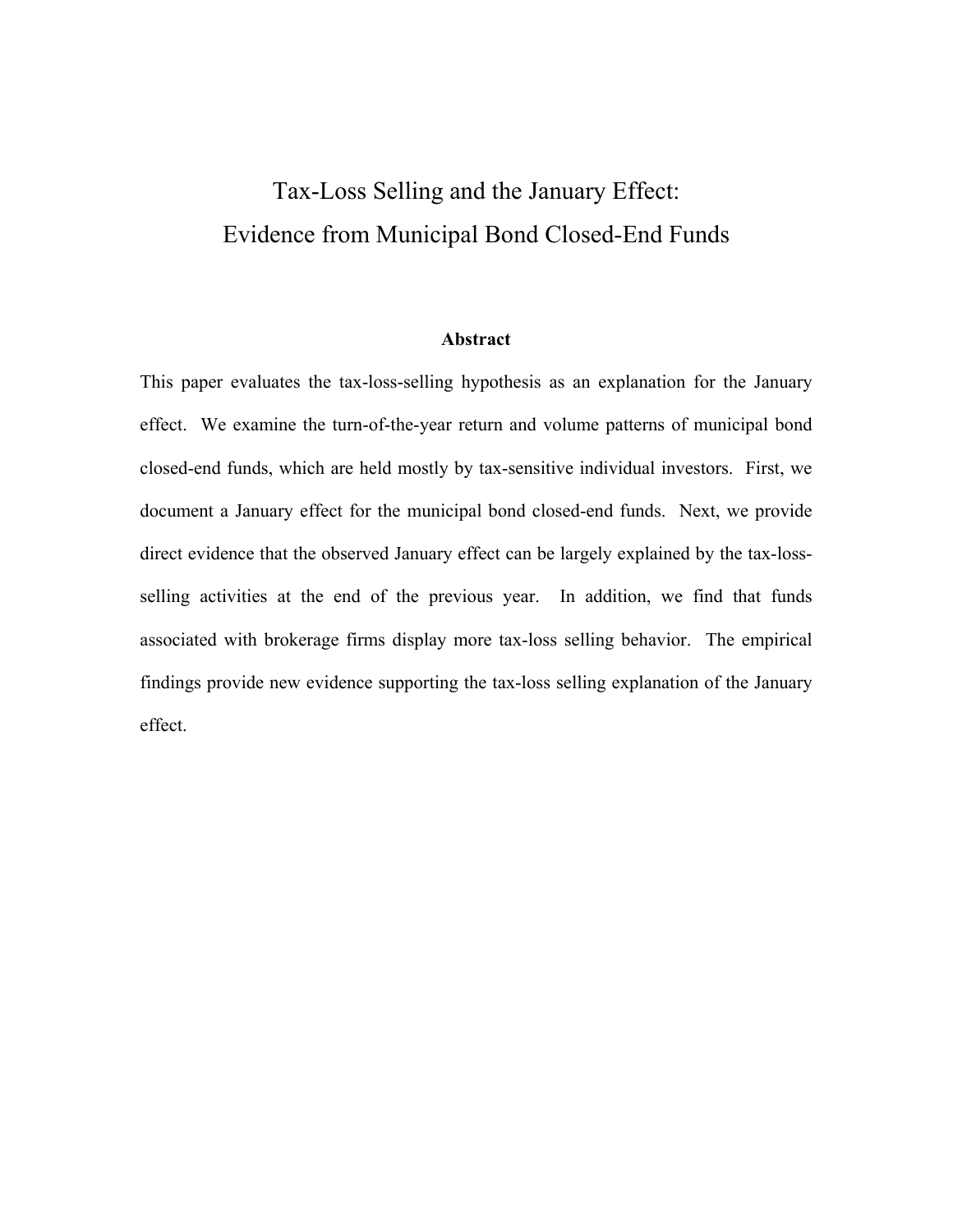## **Introduction**

Among the numerous stock return "anomalies", probably none has generated more interest than the "turn-of-the-year" or "January" effect, referring to the phenomenon that small capitalization stocks have unusually high returns in early January.<sup>1</sup> A number of hypotheses to explain this phenomenon have been offered. Examples include the taxloss-selling hypothesis, the window-dressing hypothesis, the insider trading/information release hypothesis, and the seasonality of the risk-return relation hypothesis. The predominance of empirical evidence supports the tax-loss-selling hypothesis, with limited evidence in favor of the window-dressing hypothesis. The empirical evidence is not consistent with the insider trading hypothesis or the seasonality of risk-return hypothesis. Nevertheless, there is still a debate on whether the tax-loss selling of individual investors or the window-dressing of institutional investors is the main driver of the turn-of-the-year effect. Musto (1997) finds a turn-of-the-year effect among money market instruments, which do not generate capital losses, i.e., tax effects. He concludes that at least some of the January effect in the equity market represents window-dressing by portfolio managers, and not tax-loss selling. On the other hand, Sias and Starks

 $\overline{a}$ 

<sup>&</sup>lt;sup>1</sup> Rozeff and Kinney (1976) first document the "January effect", whereby stock returns are higher, on average, in January than in other months. Using a combination of several indices, they find that from 1904 to 1974, the average return for NYSE stocks in January is 3.48 percent, as compared to an average of only 0.42 percent for each of the other eleven months. Banz (1981) and Reinganum (1983) document that the effect is driven by smaller firms, as measured by market capitalization, which have higher average rates of return than do larger firms. While Keim (1983) reports that roughly half of the annual difference between the rates of return on small and large stocks over the period 1963 to 1979 occurs during the month of January, Blume and Stambaugh (1983) adjust Keim's results for "bid-ask spread" bias, and show that virtually all of the size effect occurs in the month of January. Roll (1983) dubs this interrelationship the "turn-of-the-year effect".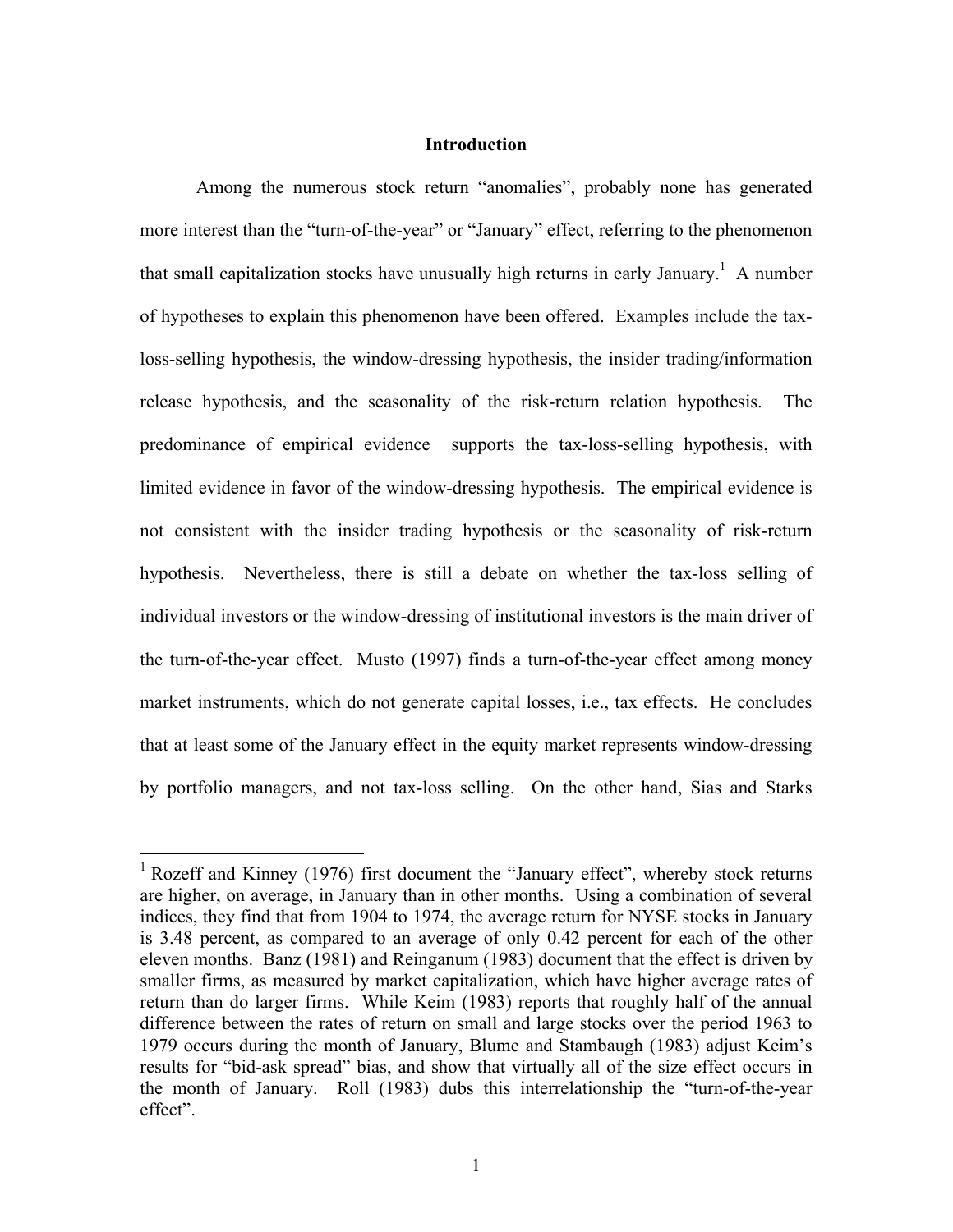(1997) and Poterba and Weisbenner (2001) document evidence consistent with the taxloss-selling hypothesis in the equity market. As pointed out by Poterba and Weisbenner (2001), one difficulty in evaluating the tax-loss-selling hypothesis is that many of its predictions coincide with those of the window-dressing hypothesis for institutional investors. It is thus difficult to separate out institutional trades from individual trades, and tax-motivated trades from other trades. In fact, Sias and Starks (1997) and Poterba and Weisbenner (2001) both design controlled tests in order to disentangle and evaluate the two hypotheses in the equity market. $2$ 

In this paper, we examine the turn-of-the-year effect in a different financial market in which it is less difficult to isolate the trades of tax-sensitive individual investors. Specifically, we examine the trading and return patterns of a set of securities that are held almost exclusively by individual investors particularly sensitive to taxes: municipal bond closed-end funds.<sup>3</sup> If tax-loss selling explains the "January" effect in the equity market, we should observe a similar or stronger effect in municipal bond closedend funds because these fund investors are most tax-sensitive by self-selection; thus they are more likely to sell on losses for tax reasons. Establishing a "January" effect in municipal closed-end bond funds is thus a more direct link between the turn-of-the-year price effects and tax-loss trading activities.

Two additional features of municipal bond closed-end funds are important for our study. First, unlike open-end funds, closed-end funds are traded like stocks. As a result,

 $\overline{a}$ 

 $2$  Sias and Starks (1997) examine differences between securities dominated by individual investors versus those dominated by institutional investors and find that the effect is more pervasive in the former. Poterba and Weisbenner (2001) investigate the effect of specific features of the U.S. capital gains tax on turn-ofthe-year stock returns and provide support for the role of tax-loss trading in contributing to the turn-of-theyear return patterns.

 $3$  See, for example, Laing (1987), Quinn (1987), Siconolfi (1987).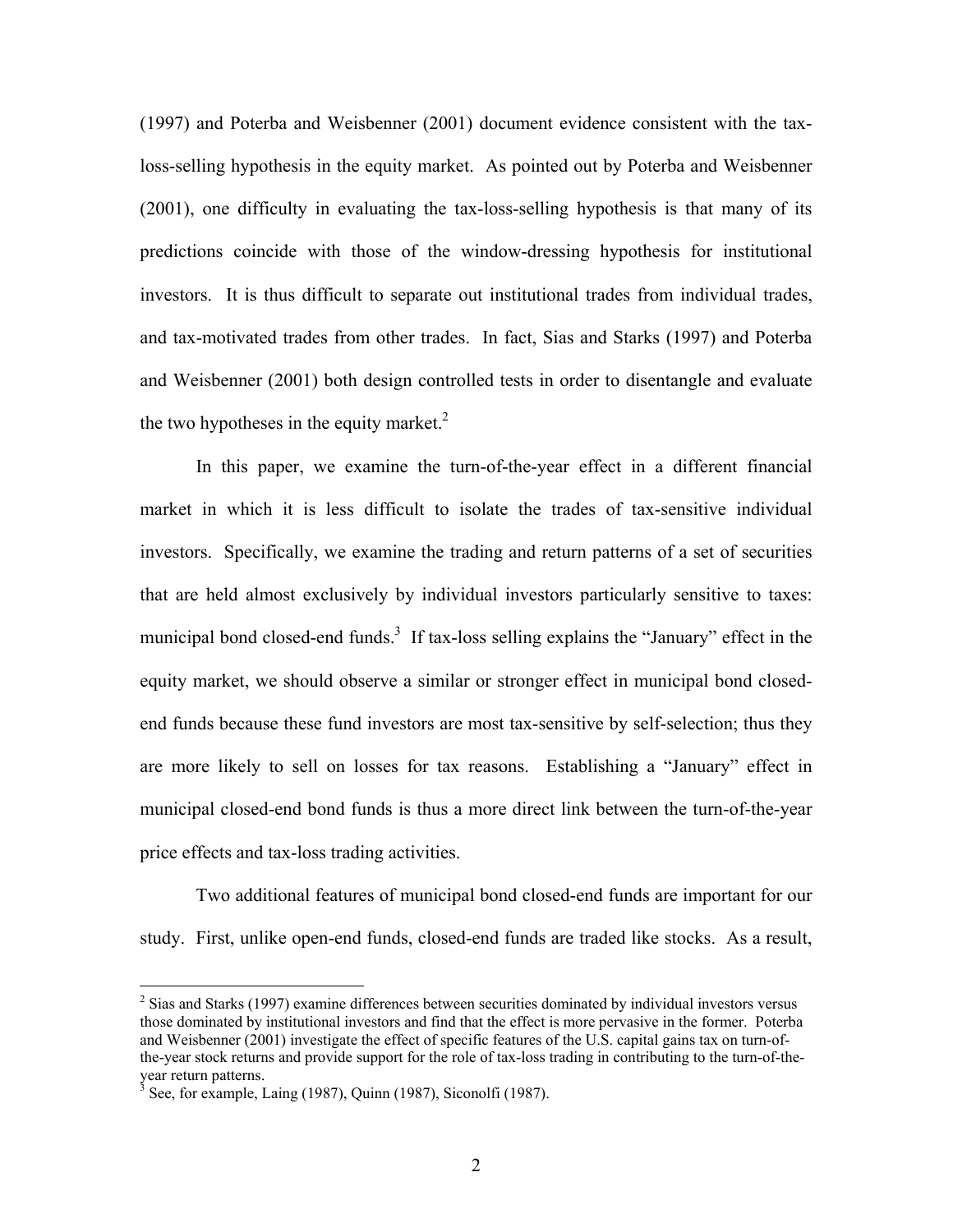we are able to observe possible price effects of trading activities as well as patterns in trading volumes. Second, municipal bond closed-end funds are a relatively new set of securities introduced in the 1990s. Thus, there is less ambiguity in the tax basis of investors, that is, the differences in when securities are purchased as compared to that encountered in studying the tax effects of most equity shares.

We study a sample of 168 municipal bond closed-end funds from 1990 - 2000.<sup>4</sup> We first document that, during our sample period, the average return for municipal bond closed-end funds in January is 2.21 percent and is significantly higher than the average monthly return of -0.19 percent for the other eleven months in a calendar year. Even after controlling for the monthly returns on the municipal bond index, the January effect remains significant. Furthermore, our empirical results indicate a direct link between the observed January price effect and the tax-loss selling behavior of individual investors at year-end. Specifically, in cross-sectional tests of the closed-end funds, we find that the abnormal returns in January are positively correlated with the previous year-end volume measures and that the year-end volume measures are negatively related to past fund returns.<sup>5</sup> The year-end volume is significantly larger in years when fund prices have declined. Moreover, the losses appear to have a subsequent effect on the following yearend trading volumes when funds still have not regained their previous prices. As indicated by the year-by-year regressions and the fixed-effect panel regression, the yearend volume is negatively related to both the current and the previous years' returns. This

 4 Three funds went defunct during our sample period.

 $<sup>5</sup>$  To measure abnormal returns, we control for the average returns in the other months of the previous</sup> calendar year or the same period T-bill returns.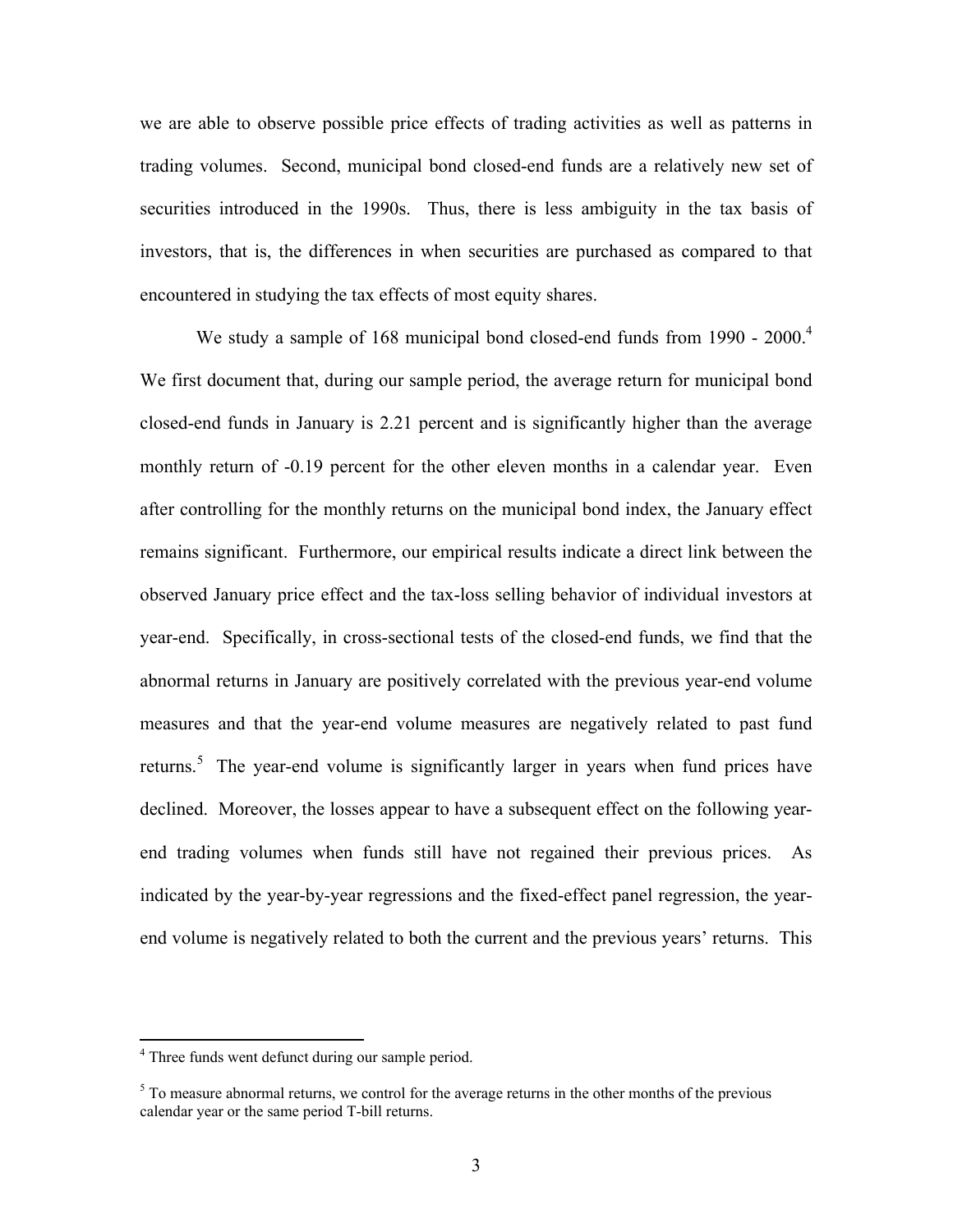relation is more pronounced in years when the closed-end funds experience large price declines.

We also provide an additional unique analysis for the tax-loss selling hypothesis. We examine whether brokers play a role in advising investors to sell on losses. We hypothesize that fund investors who have access to brokerage advice, and presumably tax-counseling, display more tax-loss selling behavior. We find evidence to support this hypothesis in that funds associated with brokerage firms are more subject to year-end taxloss selling, suggesting that brokerage firms advise their clients to engage in taxmotivated trading.

In summary, we find evidence that the January effect in municipal bond closedend fund prices is largely explained by the fund investors' tax-loss selling behavior at the turn of the year. Our findings provide new evidence in support of the tax-loss-selling hypothesis in explaining the January effect.

The remainder of the paper is organized as follows. Section I discusses the literature of January effect. Section II describes the data. Section III presents the empirical results. Section IV concludes.

## **I. Literature Review**

The cause of the January effect is still not clear, despite the fact that a variety of explanations have been offered. The main explanations include tax-loss selling by individual investors, insider trading/information-release, a January seasonal in the riskreturn relation, and window-dressing by institutional investors. Empirical results are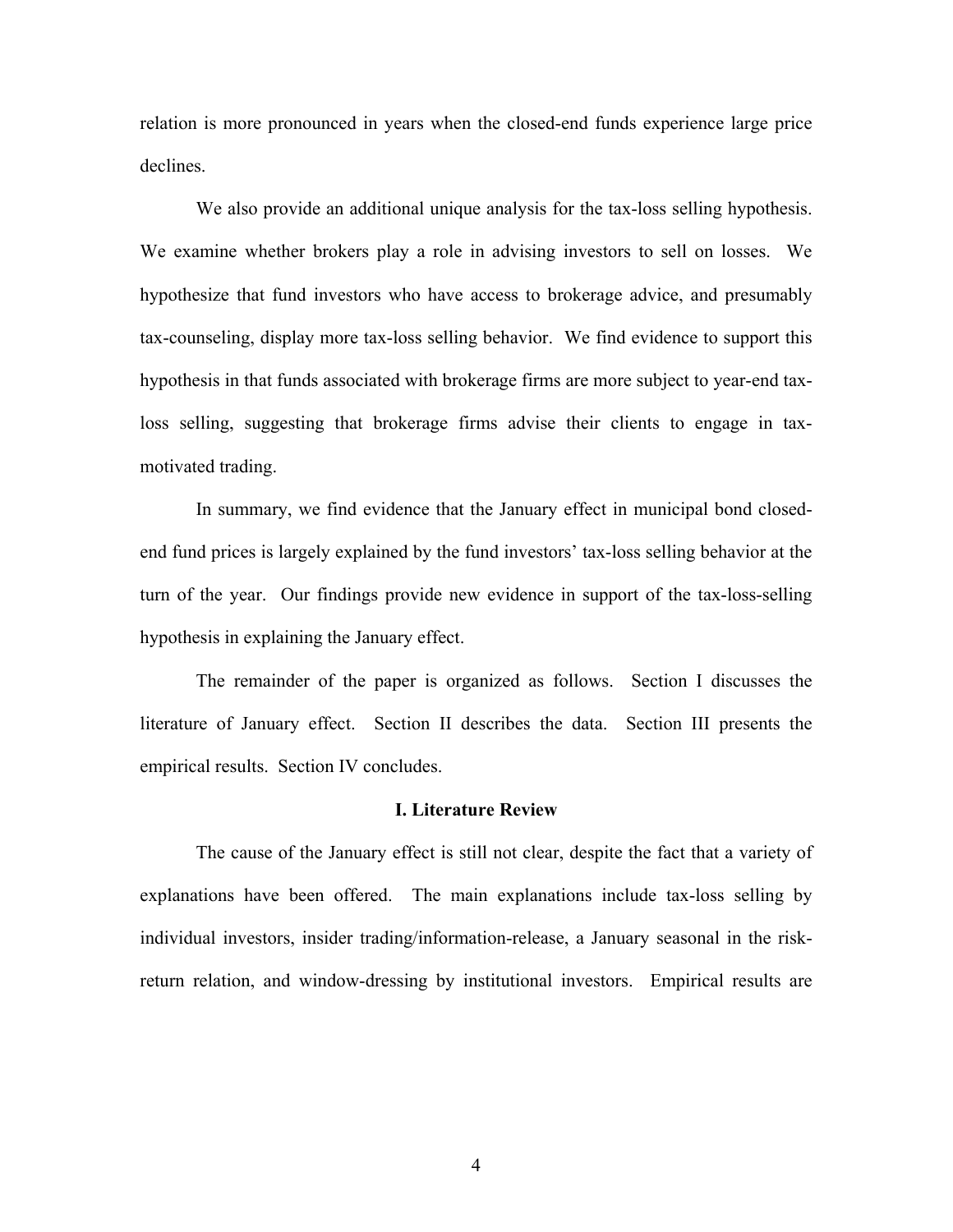largely consistent with the tax-loss selling and window-dressing hypotheses, and inconsistent with the insider trading or risk-return hypotheses.<sup>6</sup>

The tax-loss-selling hypothesis has been the most frequently cited explanation for the January effect since Branch (1977) documented high returns in January for stocks that incur negative returns during the previous year. The hypothesis posits that investors sell securities in which they have losses in order to take advantage of accrued capital losses before the end of the year. This selling pressure would depress prices and the prices would rebound in January.

Empirical tests of the tax-loss selling hypothesis provide mixed results. For example, Dyl (1977) finds abnormally high volume in December for stocks that had declined in price over a previous period. Reinganum (1983) finds higher January returns for stocks that experience large declines in price in the preceding year.<sup>7</sup> More recently, Badrinath and Lewellen (1991), Odean (1998) and Grinblatt and Keloharju (2001) document tax-loss selling behavior of individual investors at the end of the year by analyzing individual trading data.

On the other hand, Reinganum (1983) finds that small firm stocks without price declines also have abnormally high January returns. Constantinides (1984) evaluates rational tax trading and concludes that the optimal strategy is not to delay loss realization until December. Chan (1986) shows empirical evidence that is inconsistent with a model that explains the January seasonal by optimal tax trading. Jones, Pearce, and Wilson

1

 $6$  For empirical results of the insider trading hypothesis, see Seyhun (1988) and Brauer and Chang (1990). For empirical tests of the seasonality of risk-return relation, see Rozeff and Kinney (1976), Tinic and West (1984) and Ritter and Chopra (1989).

 $<sup>7</sup>$  Other studies with results consistent with the tax-loss selling hypothesis include Ritter (1988), Lakonishok</sup> and Smidt (1986), Slemrod (1982), Dyl and Maberly (1992) and Eakins and Sewell (1993).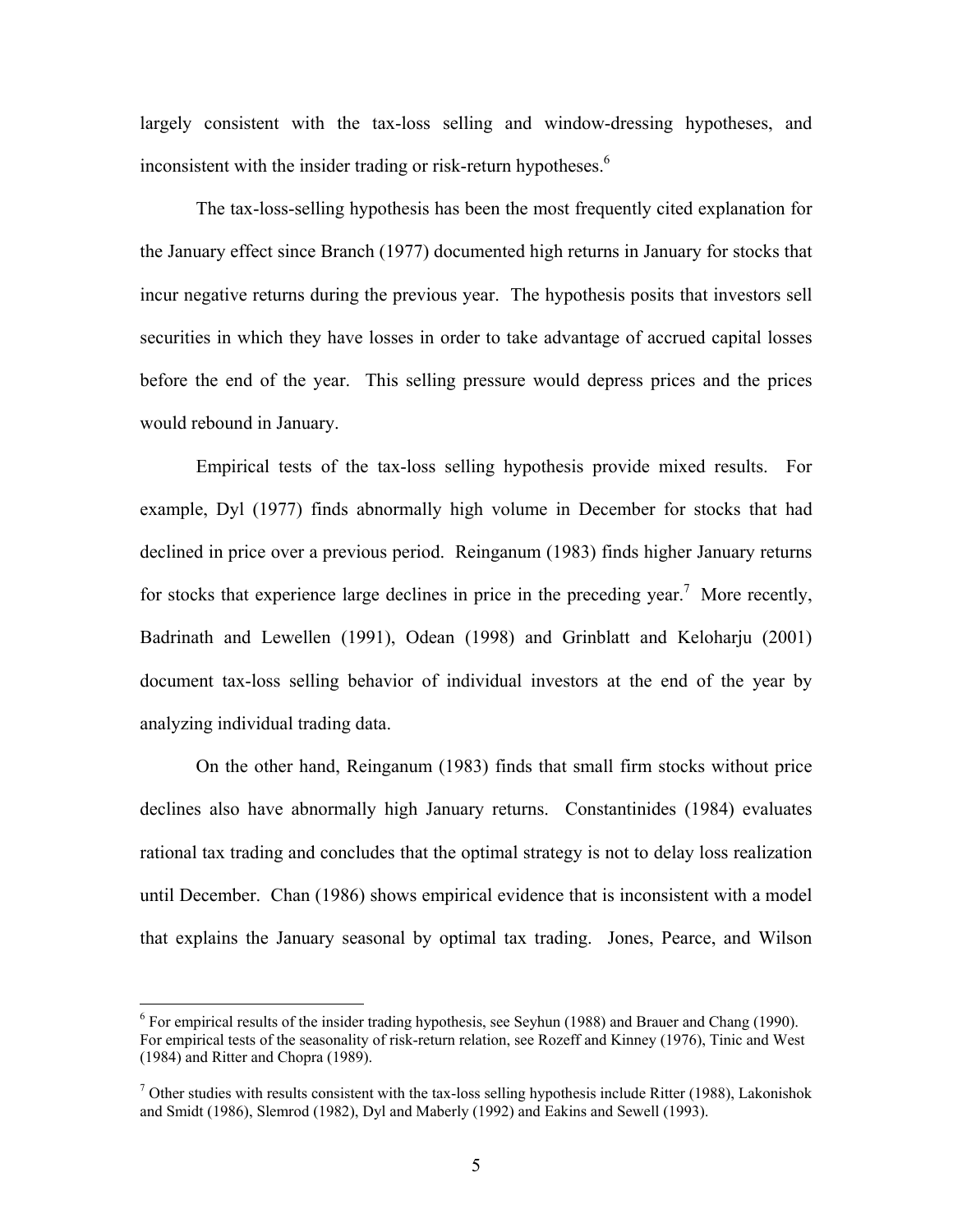(1987) discovers a January effect before the imposition of income taxes when examining U.S. stock returns back to 1871. These results are inconsistent with the tax-loss selling hypothesis.

An alternative explanation for the January effect, proposed by Haugen and Lakonishok (1988) is institutional investor window-dressing. Window-dressing refers to actions by portfolio managers in which they sell losing issues before a period ends when they must disclose their portfolio holdings. The selling is an attempt to avoid revealing that they have held poorly performing stocks. Ritter and Chopra (1989) and Musto (1997) find evidence consistent with the window-dressing hypothesis.

Because many of the predictions of the window-dressing and tax-loss selling hypotheses are the same, it is difficult to determine which, if either, drives the January effect. Sias and Starks (1997) and Poterba and Weisbenner (2001) both design controlled tests to disentangle and evaluate the two hypotheses in the equity market and find evidence consistent with the tax-loss-selling hypothesis. However, neither of these studies is able to completely control for the potential existence of the window-dressing hypothesis.

In this paper, we provide a test of the tax-loss-selling hypothesis under conditions in which the window-dressing hypothesis would not be a competing explanation. We analyze the turn-of-year returns and trading patterns of municipal bond closed-end funds, which are held almost exclusively by tax-sensitive individuals.

#### **II. Data**

 The principal data for this study is from the CRSP monthly stock file. For each year from 1990-2000, we obtain prices, shares outstanding, volumes and monthly returns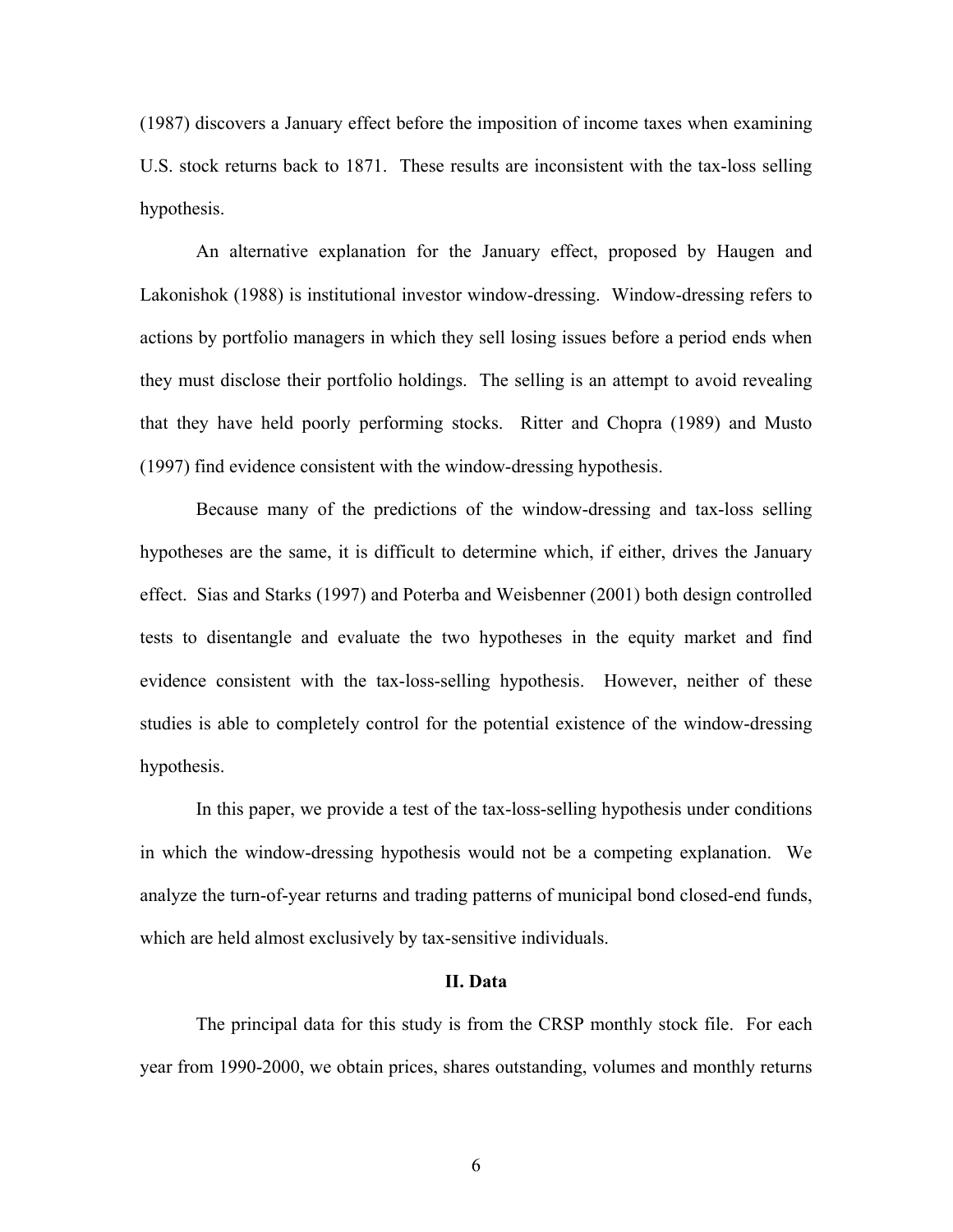for a sample of 168 municipal bond closed-end funds (most of which were established in the early to mid 1990s). The number of funds grew from 17 in 1990 to 165 in 2000, as shown in the summary statistics in Table 1. Three funds went defunct during our sample period. The fund categorization is provided by CDA/Wiesenberger.

## **III. Empirical Results**

## **1. The January effect: evidence from the municipal bond closed-end funds.**

 To test for a January effect among the municipal bond closed-end funds, we calculate, for each month, the average return for all funds that are available in that month for the period 1990-2000. In Table 2, we report the time-series average returns for each of the 12 months in a year. We find that the average return in January is 2.21 percent, as compared to an average of -0.19 percent for each of the other eleven months. We plot the monthly average returns in Figure 1.

Using a simple time-series regression of cross-fund average returns on a January dummy, we find that the return is significantly higher in January than in any other month at the one percent level. Even after controlling for the municipal bond index returns, the average returns in January are still significantly higher compared to other months. This means that the observed January effect is not due to the return seasonal in the underlying municipal bond index, which is a proxy for the NAV of the closed-end funds. Both regression results are shown in Table 2. The findings indicate that the well documented January return seasonal is also present among the municipal bond closed-end funds.

## **2. Tax-loss selling of municipal bond closed-end funds**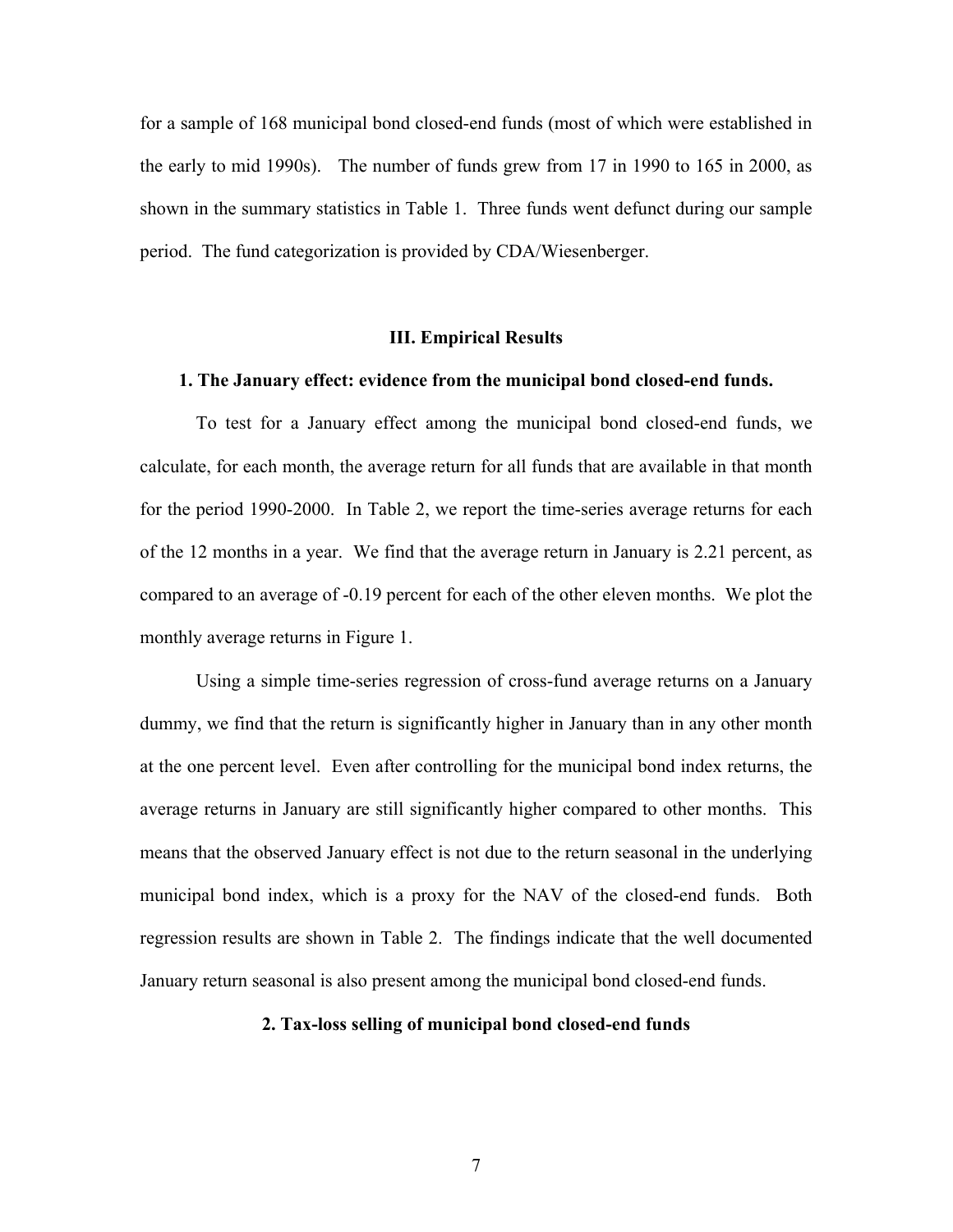Under the tax-loss-selling hypothesis, investors sell securities in which they have experienced losses by the end of the year in order to realize capital losses for tax benefits. Stock prices for these securities then rebound in January when the selling pressure dissipates. If tax-loss selling is the true explanation for the January effect, we would expect that the abnormal returns in January are positively correlated with the previous year-end volume measures. Although Constantinides (1984) argues that delaying the taxloss-selling to the end of the year is not optimal, Badrinath and Lewellen (1990) find that most sales of losers occur in November and December. Further, Bhabra, Dhillon, and Ramirez (1999) document a November effect related to tax-loss selling. Thus, we use November and December volume in our volume measures. The regression equation we estimate is:

*Janrret<sub>it</sub>* - *ret*<sup>2-10</sup><sub>*it-1*</sub> = 
$$
\alpha_{0t} + \alpha_{1t}
$$
 *vol* \_*ratio*<sub>*it-1*</sub> +  $\varepsilon_{it}$ ,

where *Janret* is the return in January and ret<sup>2-10</sup> is the average monthly holding period return from February to October in the preceding year. We estimate the abnormal returns in January by controlling for the previous February to October returns. On the right-hand side, *vol ratio* is defined as:

$$
vol\_ratio_{it} = \frac{average\,Number\,and\,December\,trading\,volume\,of\,fund\,i\,in\,year}{average\,February\,to\,October\,trading\,volume\,of\,fund\,i\,in\,year\,t},
$$

where *vol* ratio is the average trading volume of the previous November and December divided by the average volume from February to October of the previous year. We report the year-by-year regression results in Table 3.<sup>8</sup> The coefficient on *vol* \_ *ratio* is positive and statistically significant at the 5 percent level for ten out of the eleven years. In Table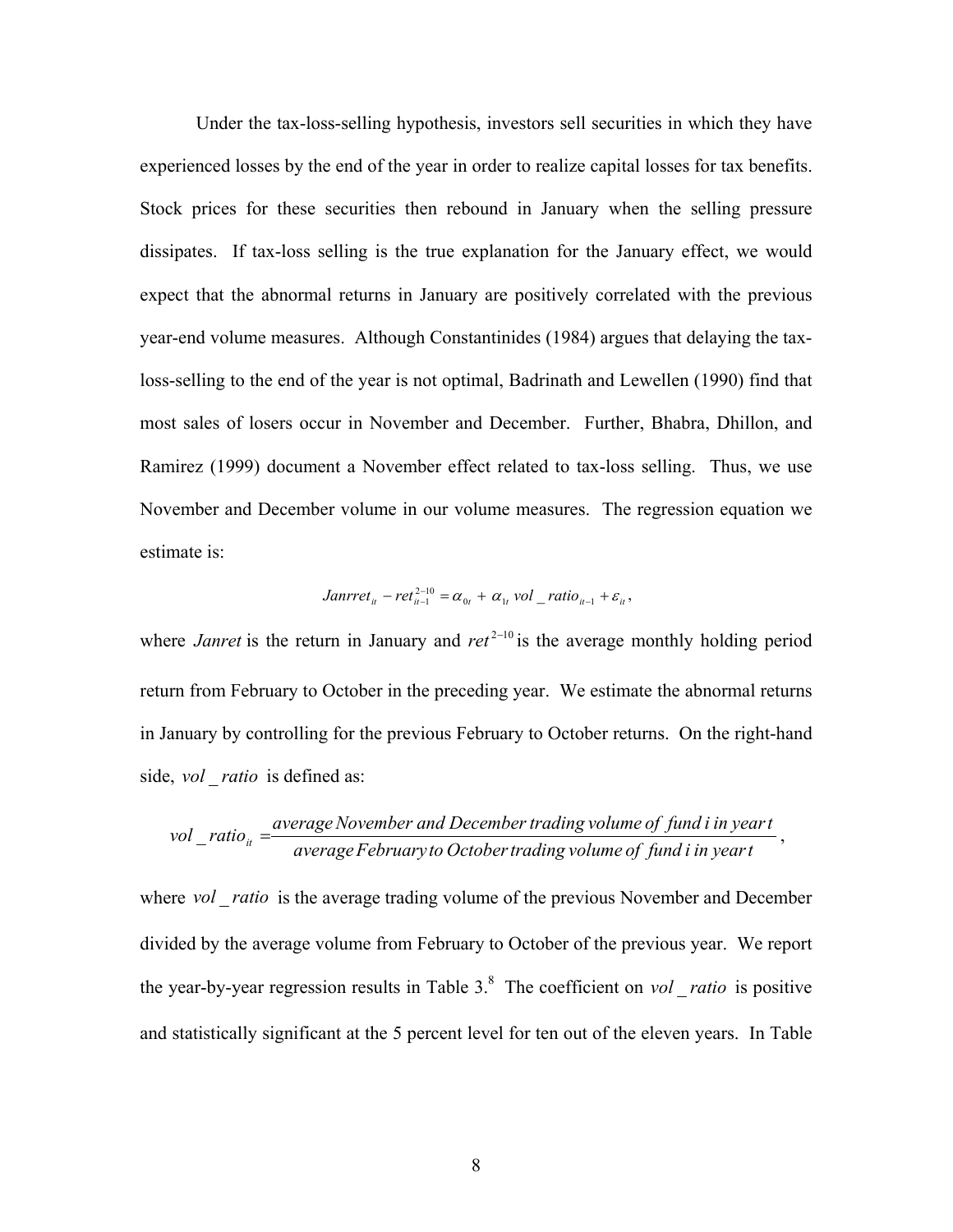4 Panel A, we report the results for the panel regression: the coefficient on *vol* \_ *ratio* is positive and significant at the 1 percent level. $9$  The regression results show that abnormal returns in January are positively related to the previous year-end trading volume. The Rsquared is 0.3814, indicating that a large proportion of the abnormal returns in January can be explained by the previous year-end trading activities. As a robustness test, in a similar set of regressions, instead of controlling for the previous February to October returns, we subtract from the January fund return the t-bill return for the same month. The estimates for the panel regressions are reported in Panel B of Table 4. The results are similar to those in Panel A. In summary, these results suggest that the abnormally high returns in January can be largely explained by the abnormally high volumes at year-end. This is consistent with the tax-loss selling hypothesis that the abnormal returns in January are due to the previous year-end selling pressure on these securities.

In order to examine further whether the observed January return seasonal is caused by loss-taking trading of individual investors at the previous year-end, we study the year-end volume and tax-loss selling attributes of municipal bond closed-end funds. If the January effect is caused by tax-loss selling, we would expect year-end volume to be greater for funds that declined in price during the year. Since municipal bond closed-end funds are held mostly by tax sensitive individuals, we expect to observe a relatively clear relation between year-end trading activities and tax-loss selling attributes. Specifically, we expect funds to display significant increases in year-end trading volume, i.e. tax-loss selling at year-end, when they have experienced negative returns.

 <sup>8</sup>  $8$  All year-by-year regressions report t-statistics based on the Newey-West (1987) heteroskedasticity and autocorrelation consistent standard errors.

 $9$  All panel regressions report t-statistics based on the panel corrected standard errors (PCSEs).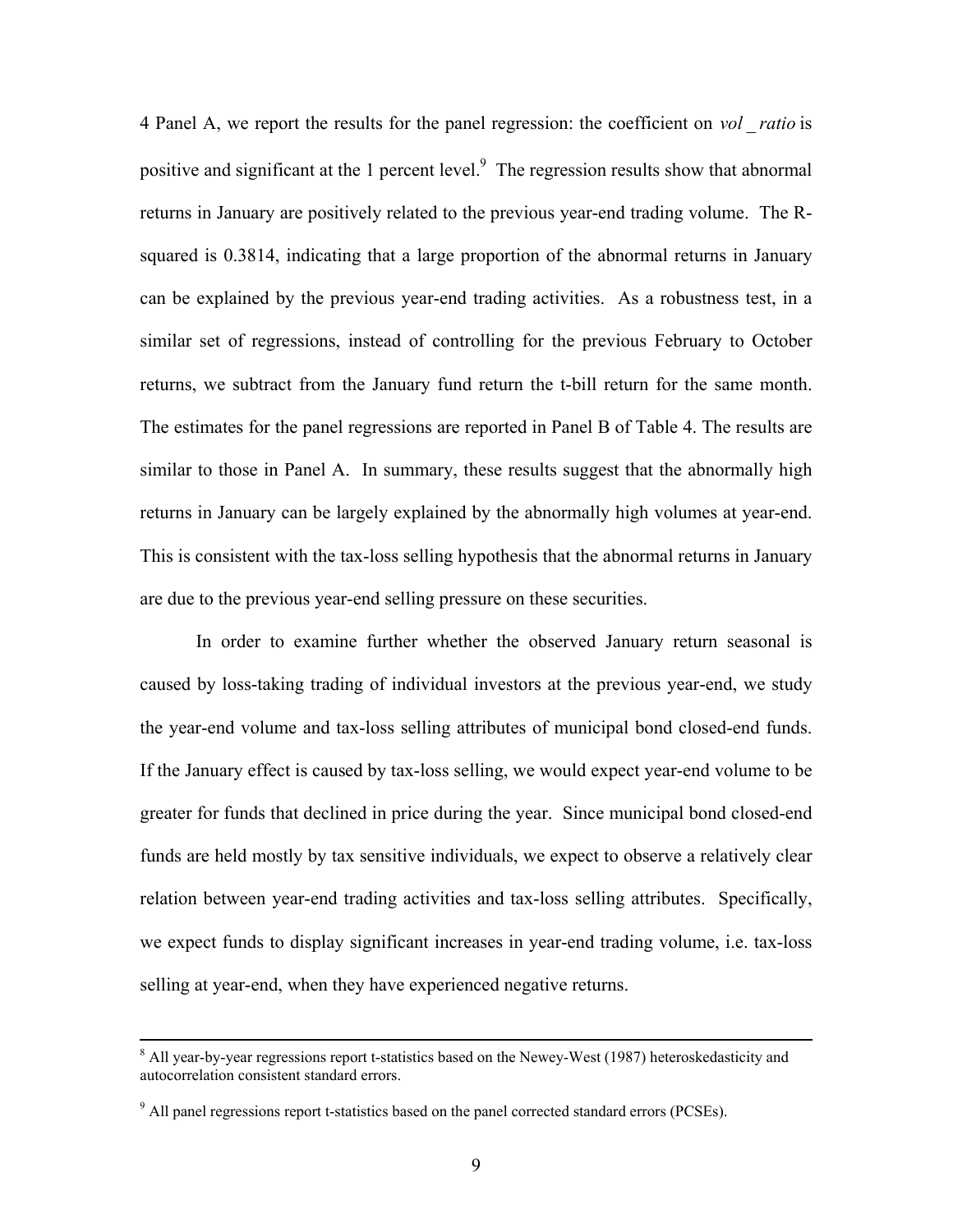Figure 2 exhibits the average annual return across funds for each year from 1990- 2000. The return for a year is calculated by compounding the monthly average returns. In 3 of the 11 years, the average annual return is negative: around -3%, -20%, -22% in 1990, 1994 and 1999 respectively. Figure 3 shows the average turnover across funds for the sample of municipal bond closed-end funds for each month in the 1990-2000 period. Monthly average turnover is calculated by summing up the turnovers of all available funds in that month and dividing by the number of funds. (Due to the fact that closed-end funds have a relatively stable number of shares outstanding, there are no upward or downward trends in the data.) We find that, in each of the three years with negative returns, the year-end turnover is indeed larger. The pattern is most prominent in 1994 and 1999, when these funds experience the largest losses. Further, in years following large loss years, in particular 1995, 1996 and 2000, the year-end turnover is still higher most likely due to a lag effect. The losses in 1994 and 1999 are so large that the funds still do not regain their previous prices in the subsequent years of 1995 and 2000. Thus, investors can continue to realize accrued capital losses at the following year-ends. In order to see the year-by-year pattern more clearly, we display the monthly average volume for each year from 1990-2000 in Figure 4. Again, the pattern displayed is not subject to changes in shares outstanding. Notice that not all years display the same yearend volume pattern: only in the years of losses and the years subsequent to the large drops in prices is the year-end volume significantly larger than the volume in the other months; there is no clear pattern in the other years. In summary, the return and volume patterns seem to suggest that these fund investors display tax-loss selling behavior at the end of the year.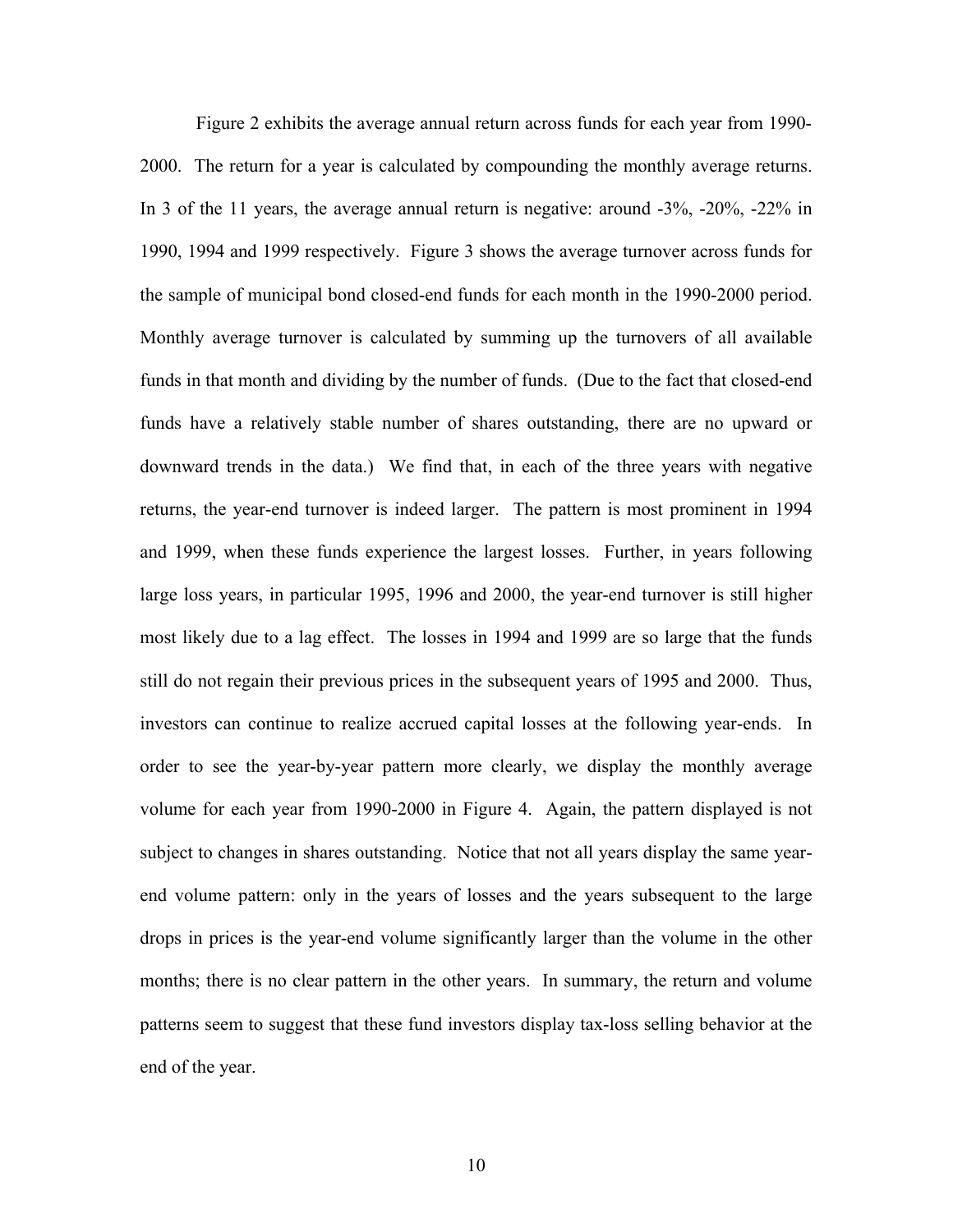We also run cross-sectional regressions of the year-end volume measures on the current and the previous year returns for each year from 1990-2000. We again focus on year-end volume as the average trading volume of November and December. We use three different measures of year-end volume for each fund:

$$
volume_{it} = average November and December trading volume of fund i in year i
$$

$$
turnover_{it} = \frac{average\,November\ and\ December\ trading\ volume\ of\ fund\ i\ in\ year\ t}{Number\ of\ shares\ outstanding\ of\ fund\ i\ in\ year\ t}
$$

$$
vol\_ratio_{it} = \frac{average\,Novenber\,and\,December\,trading\,volume\,of\,fund\,i\,in\,year\,t}{average\,February\,to\,October\,trading\,volume\,of\,fund\,i\,in\,year\,t}
$$

The first measure is the average trading volume of November and December, denoted by volume. The second measure is turnover, defined as the average trading volume of November and December divided by the number of shares outstanding. This measure is not subject to variation in the numbers of outstanding shares across funds. Vol\_ratio, the third measure of year-end volume, is defined as the average trading volume of November and December divided by the average volume from February to October of that the same calendar year. It measures the year-end volume relative to that of the other months in the same year for a fund. The relative volume measure controls for the fund-specific and time-specific fluctuations. For example, noise due to trends in the trading volume of individual funds is moderated by adjusting the year-end volume by the nine-month average. Also, the vol\_ratio and turnover measures of trading volume allow comparisons across firms even when their normal trading volumes differ in magnitude.

The current year return of a fund is defined as the monthly return of holding that fund from January to October in that year. The previous year return is defined as the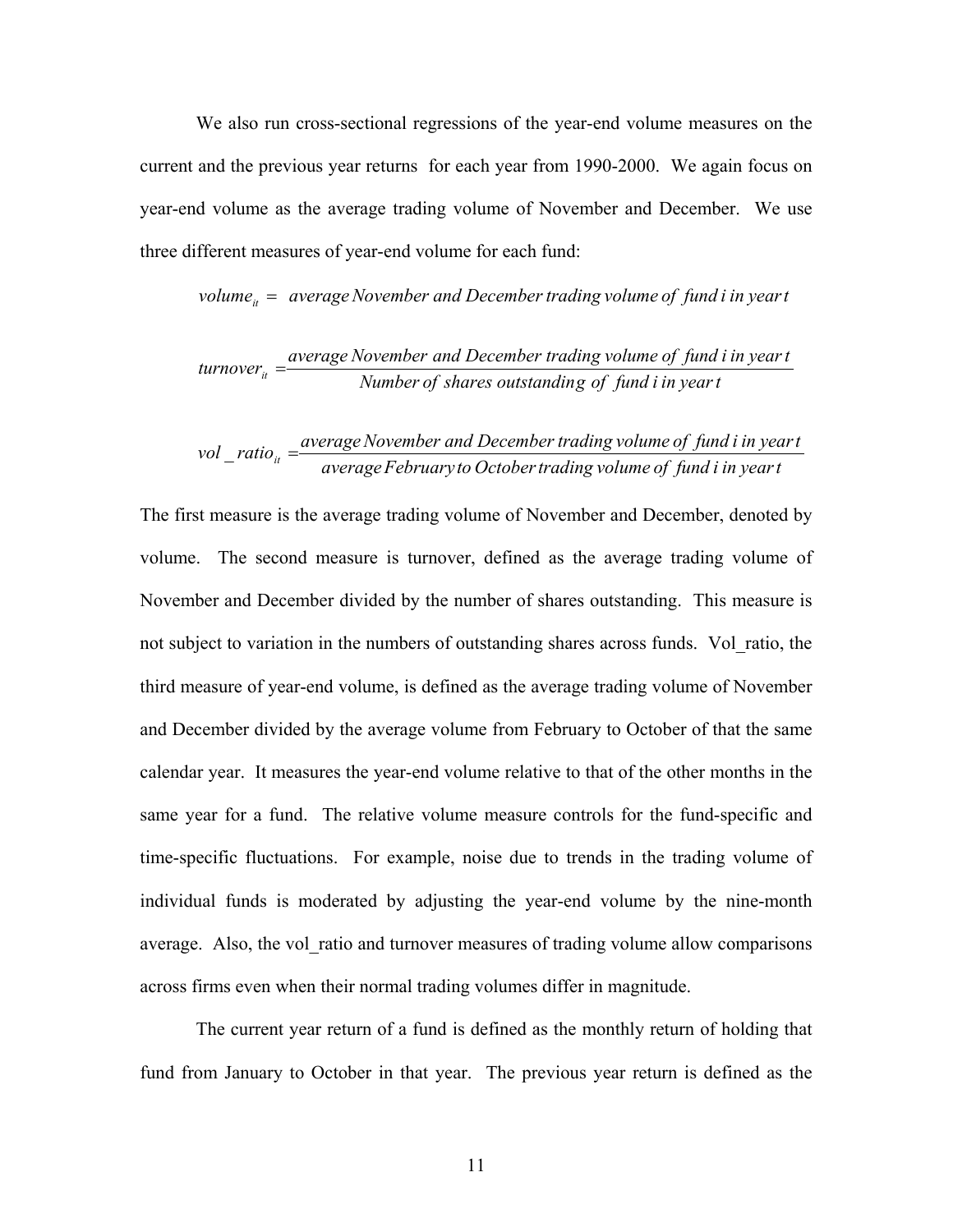monthly holding period return of the fund in the previous calendar year, from January to December. We run the following sets of regressions for each year 1990-2000:

$$
volume_{it} = \alpha_{0t} + \alpha_{1t} return_{it}^{c} + \alpha_{2t} return_{it}^{p} + \varepsilon_{it}
$$
  
\n
$$
turnover_{it} = \beta_{0t} + \beta_{1t} return_{it}^{c} + \beta_{2t} return_{it}^{p} + u_{it}
$$
  
\n
$$
vol\_ratio_{it} = \gamma_{0t} + \gamma_{1t} return_{it}^{c} + \gamma_{2t} return_{it}^{p} + v_{it}
$$

where *return*<sup> $c$ </sup> and *return*<sup> $p$ </sup> represent the current year return and the previous year return, respectively.

 The coefficient estimates and their corresponding t statistics are reported in Table 5. Among the three year-end volume measures, the relative measures (turnover and vol ratio) capture the volume-return relation better than the absolute measure (volume) as expected. Using turnover as the dependent variable, we find a negative coefficient on the current year return in all years but 1997. In seven out of the 11 years studied, the coefficient is statistically significant at the 5 percent level. The coefficient on the previous year return is negative in all years but 1998, and is significant at the 1 percent level in 5 years. Using Vol\_ratio as the dependent variable, we find that the estimated coefficient on the current year return is negative and significant at the 5 percent level in eight years. The estimated coefficient on the previous year return is negative in all 11 years and is significant at the 1 percent level in four years. Furthermore, the negative relation between the year-end volume and the current year return is most prominent in 1994 and 1999, when funds experience the largest losses (the average annual returns are around –20% and –22%, respectively) and in years immediately following them. The negative relation between the year-end volume and the previous year return is strongest in 1995 and 2000 because of the lag tax-loss effect. Because of the huge losses in 1994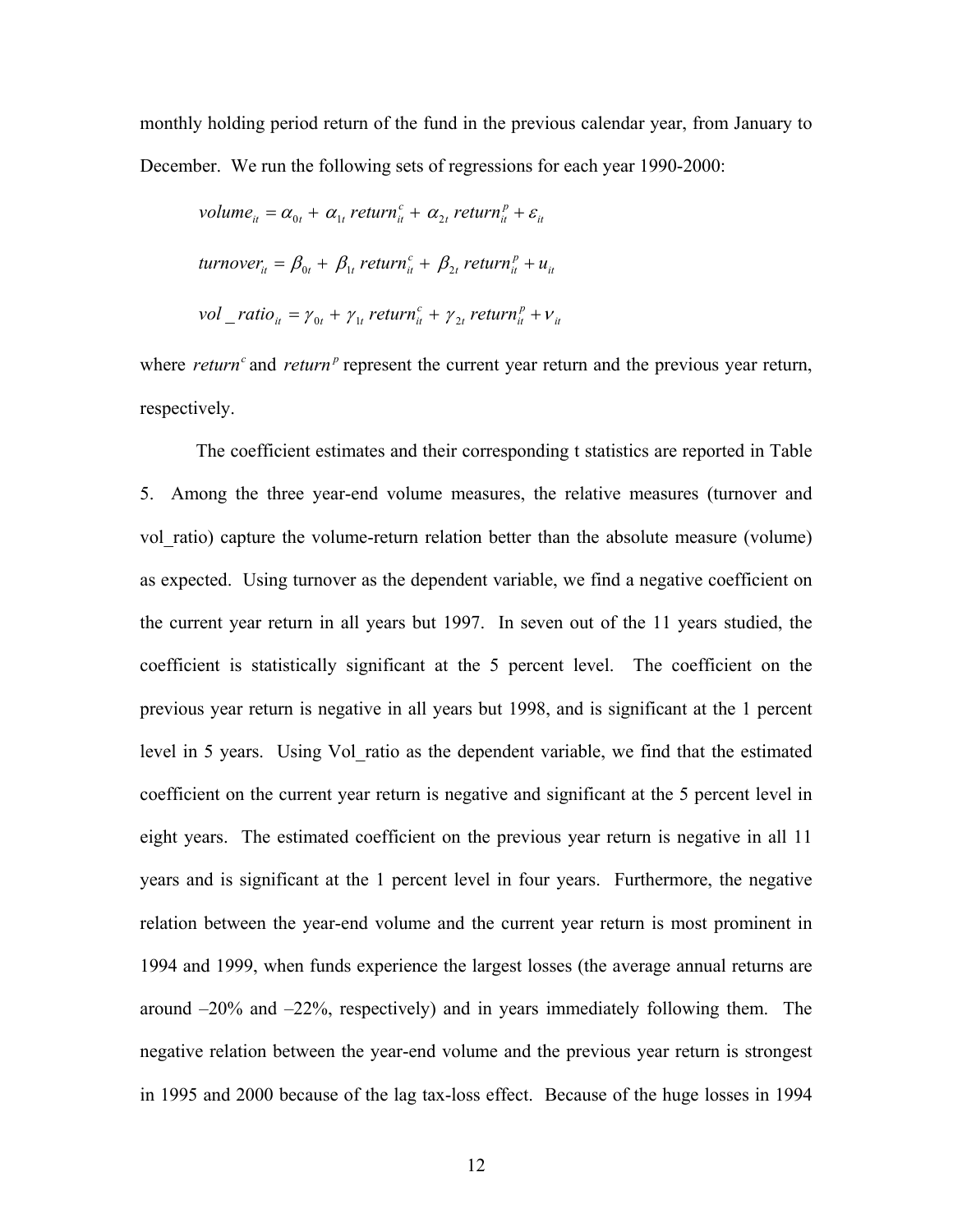and 1999 for municipal bond closed-end funds, in the years immediately following them the funds still do not fully recover from their previous losses. As a result, investors continue to gain tax benefits from late-in-the-year loss-taking activities. The regression results again suggest a negative relation between year-end volume and current / previous fund returns and confirm the evidence presented in Figures 2 and 3.

In Table 6, we report the results of the panel regressions with fund fixed effects. The regressions include a total of  $144$  closed-end funds in  $11$  years. <sup>10</sup> The model specification is very similar to that of Table 5 (the year-end volume measures on the current and the previous year returns). The fixed effects control for the variations across funds. The coefficients on the returns are all negative and significant at the 1 percent level, indicating a negative relation between the year-end volume and past fund returns. When turnover and vol\_ratio are used as volume measures, both  $R<sup>2</sup>$  values are higher than 50 percent, indicating that the past fund returns explain a large proportion of the volume variation. The above findings provide substantial support for the hypothesis that income tax considerations result in abnormal year-end trading volumes.

 According to the tax-loss-selling hypothesis, the trading volume in January would also be higher for closed-end funds that have declined in value during the previous years, since the investors will reinvest in these funds in January. To test this hypothesis, we run similar regressions as those in Table 5 for each year from 1990 to 2000, using January volume measures (volume, turnover and vol\_ratio) instead of year-end volume measures. Table 7 summarizes the results. When turnover is used as a proxy for January volume, the coefficient on the previous year return is negative in eight out of 10 years, and in four

 $\overline{a}$ 

<sup>&</sup>lt;sup>10</sup> We lose some fund observations because we require each fund to have complete return data for the past two years.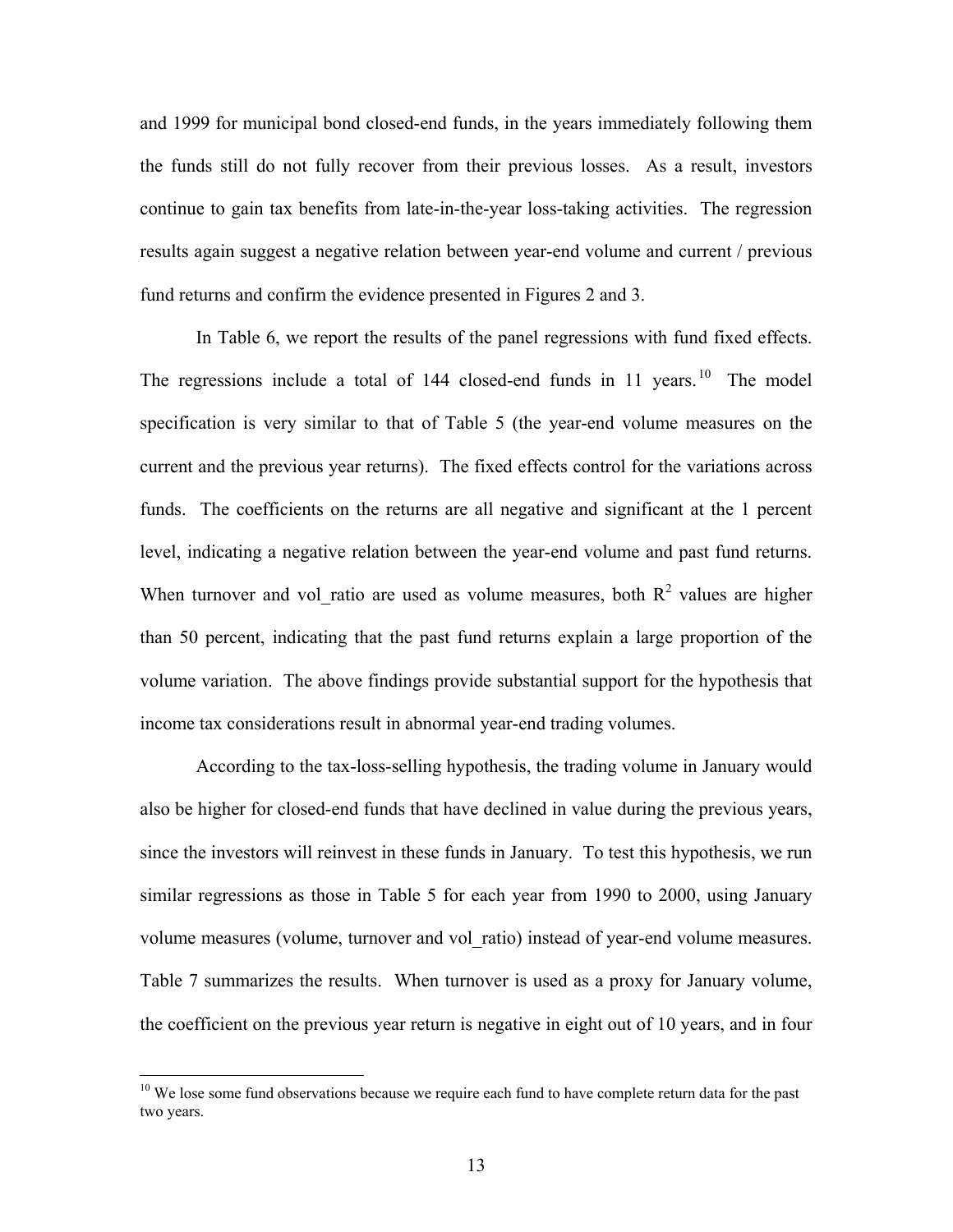of those years the coefficient is significant at the five percent level. Further, the coefficient on the lagged two year return is negative in nine years, in three of those years the coefficient is statistically significant at the five percent level. When we use vol\_ratio as the dependent variable, the coefficients on the returns are almost all negative, and three-tenth of them are significant at the five percent level. We notice that the magnitude of the estimates is generally smaller than that in the November/December regressions. However, in years with large losses, the negative return-volume relation is still present and mostly significant. The results of the panel regressions with fund fixed effects are shown in Table 8. The regressions include a total of 141 closed-end funds in ten years. All the coefficients on the returns are negative and except for one, all are significant at the five percent level, indicating a negative relation between the volume in January and previous fund returns.

 In summary, we find evidence that the abnormal returns in January can be explained largely by the year-end trading activities, which are in turn closely related to the tax-loss attributes of these funds in the previous two years.

## **3. Tax-loss selling and brokerage firms**

 In this section, we examine whether funds associated with brokerage firms display a stronger pattern of year-end tax-loss selling. The brokerage hypothesis can be viewed as a direct implication of the tax-loss-selling hypothesis. It posits that closed-end funds held by investors who receive more tax counseling would experience more tax-loss selling. Under this hypothesis, funds associated with a brokerage firm are more subject to tax-loss selling because the brokers would presumably advise the investors to take advantage of the tax benefits in realizing capital losses at year-end.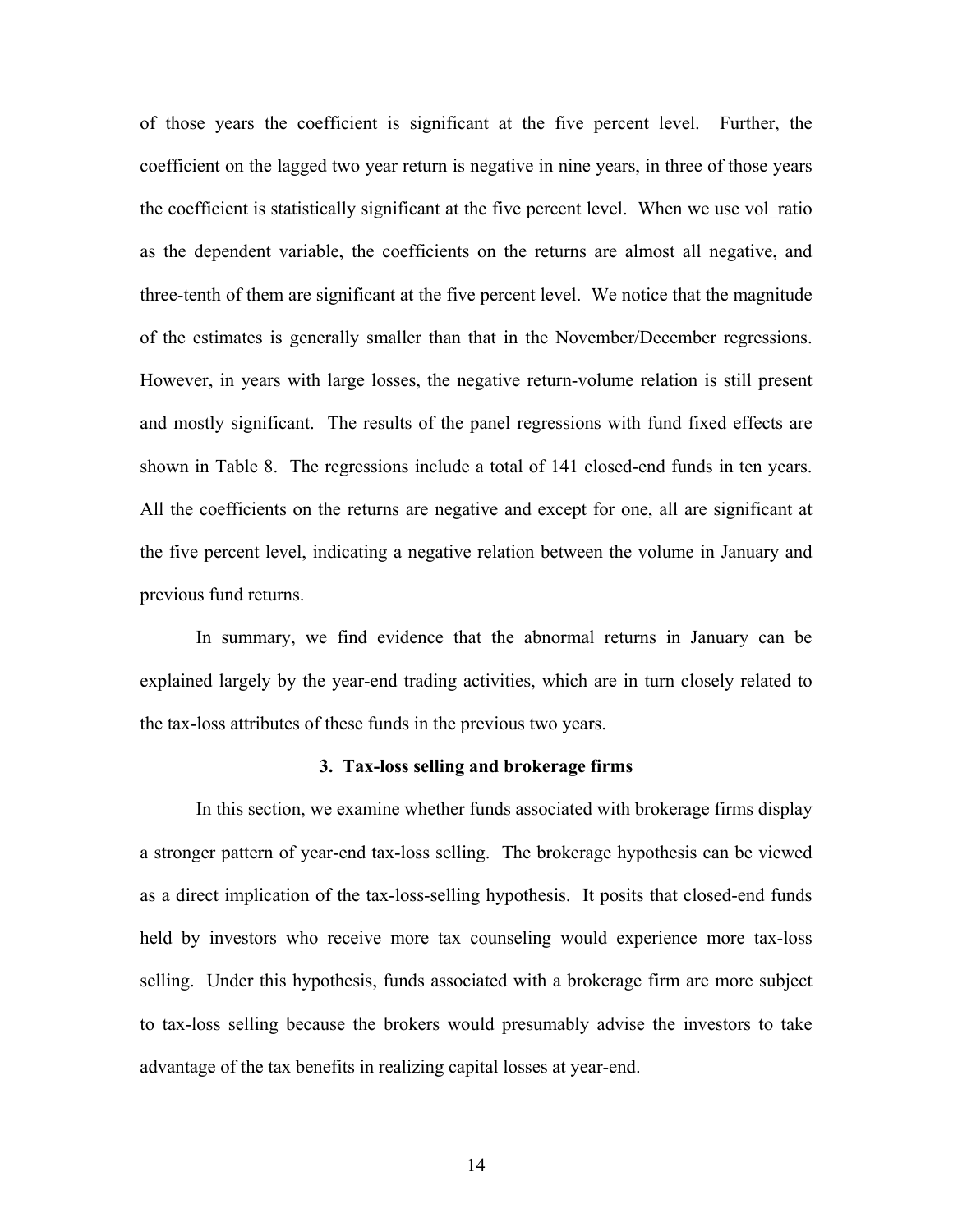To test this hypothesis, we include a brokerage dummy and its interaction terms with the current and previous year returns. We do not estimate the year-by-year regressions because the number of closed-end funds associated with brokerage firms is smaller. The fixed-effect panel regression results are shown in Table 9. The three columns of the table differ in their dependent variables: the first column uses volume as the year-end volume measure while the second and third columns use turnover and vol\_ratio, respectively. Note that the dummy variable estimates are not listed in the table because they are picked up by the intercepts (fixed effects). As shown in the table, the coefficients on the past fund returns and the brokerage-return interaction terms are all negative and they are significant at the five percent level in all but one case. The regression results indicate that in addition to the negative return-volume relation, brokerage counseling is an important factor that explains investor year-end tax-motivated trading activities. Thus, funds associated with brokerage firms display a stronger pattern of tax-loss selling at the end of the year, which supports the hypothesis that brokerage firms advise their clients to engage in tax-motivated trading.

In summary, Table 9 indicates that the end-of-year trading volume of municipal bond closed-end funds is closely related to the past fund returns. Furthermore, we find evidence that tax counseling has significant effects on year-end tax-motivated trading as the brokerage-related closed-end funds display a stronger pattern of tax-loss selling.

#### **IV. Conclusion**

 The fact that municipal bond closed-end funds are held almost entirely by taxsensitive individual investors make them good candidates for the study of tax-loss selling as an explanation for the January effect. In this paper we find evidence that the tax-loss

15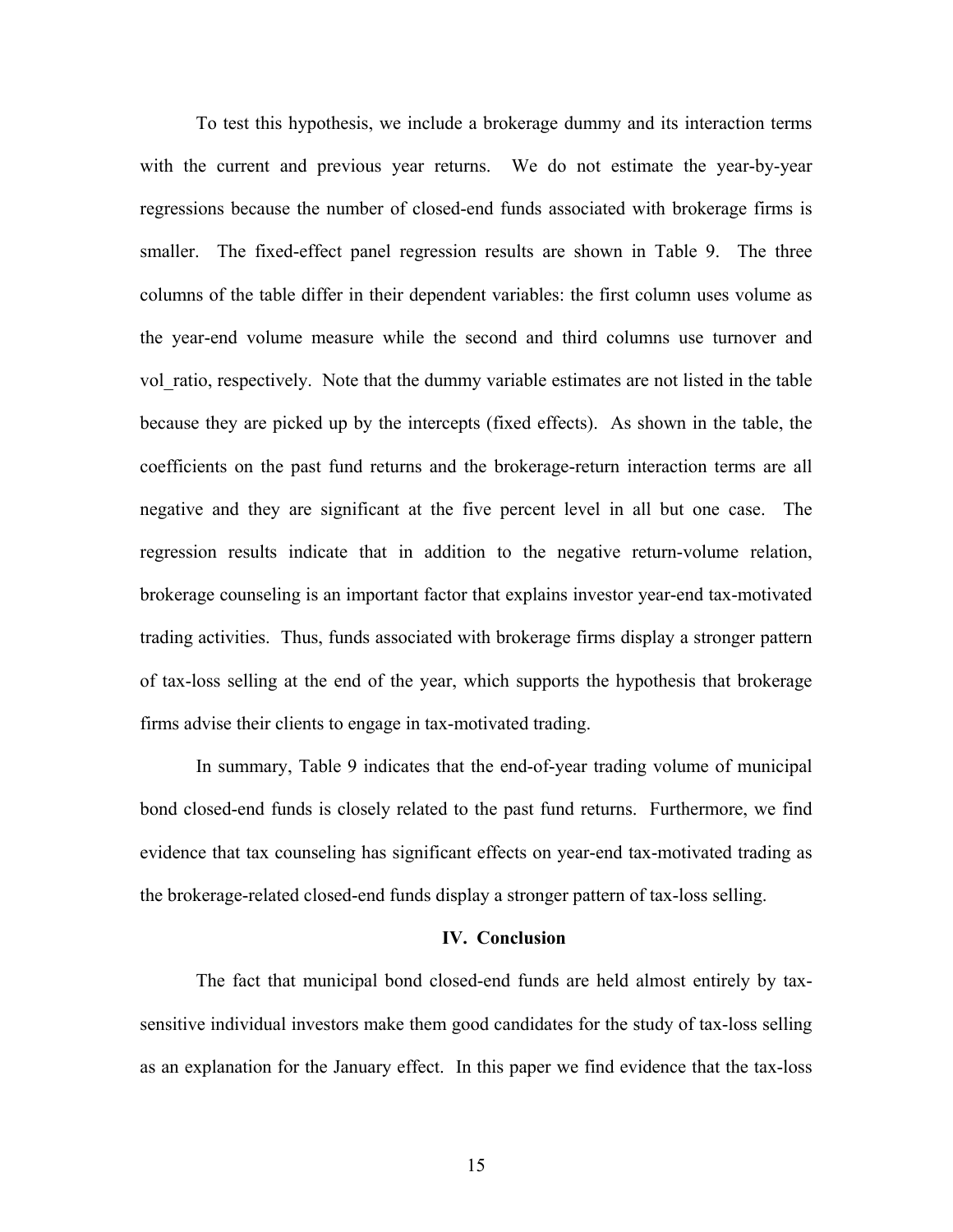selling behavior of investors at year-end accounts for a large proportion of the January effect for this particular set of securities. In particular, we find that the abnormal returns of the municipal bond closed-end funds in January are positively correlated with the yearend trading volumes and that the year-end volumes are negatively related to the current and the previous year returns. Our findings support the tax-loss-selling hypothesis. In addition, we find that closed-end funds that are associated with brokerage firms display more tax-loss selling behavior.

In summary, we find a significant January effect among a set of securities that are held only by individual investors. We provide direct evidence that the observed January effect can be explained by the tax-loss-selling hypothesis.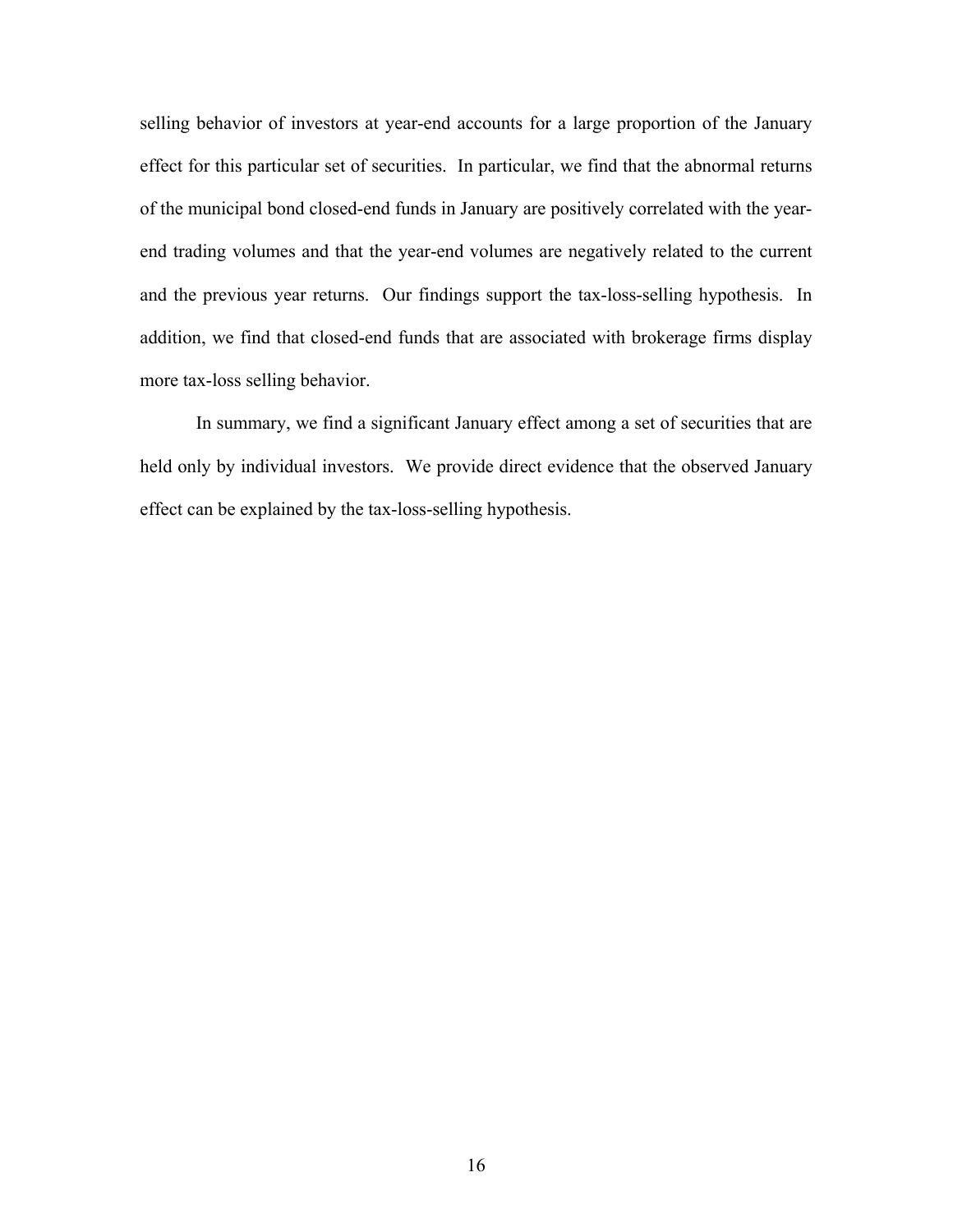#### REFERENCES

- Badrinath, S. G., and Wilbur G. Lewellen, 1991, Evidence on tax-motivated securities trading behavior, *Journal of Finance* 46, 369-382.
- Banz, R. W., 1981, The relationship between return and market value of common stocks, *Journal of Financial Economics* 9, 3-18.
- Bhabra, Harjeet, Upinder Dhillon, and Gabriel Ramirez, 1999, A November effect? revisiting the tax-loss-selling hypothesis, *Financial Management* 28, 5-15.
- Blume, M. E., and R. F. Stambaugh, 1983, Bias in computed returns: An application to the size effect, *Journal of Financial Economics* 12, 387-404.
- Branch, B., 1977, A tax loss trading rule, *Journal of Business* 50, 198-207.
- Brauer, Greggory A., and Eric C. Chang, 1990, Return seasonality in stocks and their underlying assets: tax-loss selling versus information explanations, *Review of Financial Studies* 3, 255-280.
- Brickley, J., S. Manaster, and J. Schallheim, 1991, The tax timing option and the discount on closed-end investment companies, *Journal of Business* 64, 287-312.
- Chan, K. C., 1986, Can tax-loss selling explain the January seasonal in stock returns, *Journal of Finance* 41, 1115-1128.
- Chang, Eric C., and Michael J. Pinegar, 1986, Return seasonality and tax-loss selling in the market for long-term government and corporate bonds, *Journal of Financial Economics* 17, 391-415.
- Constantinides, George, 1984, Optimal stock trading with personal taxes, *Journal of Financial Economics* 13, 65-89.

Dyl, Edward, 1977, Capital gains taxation and year-end stock market behavior, *Journal*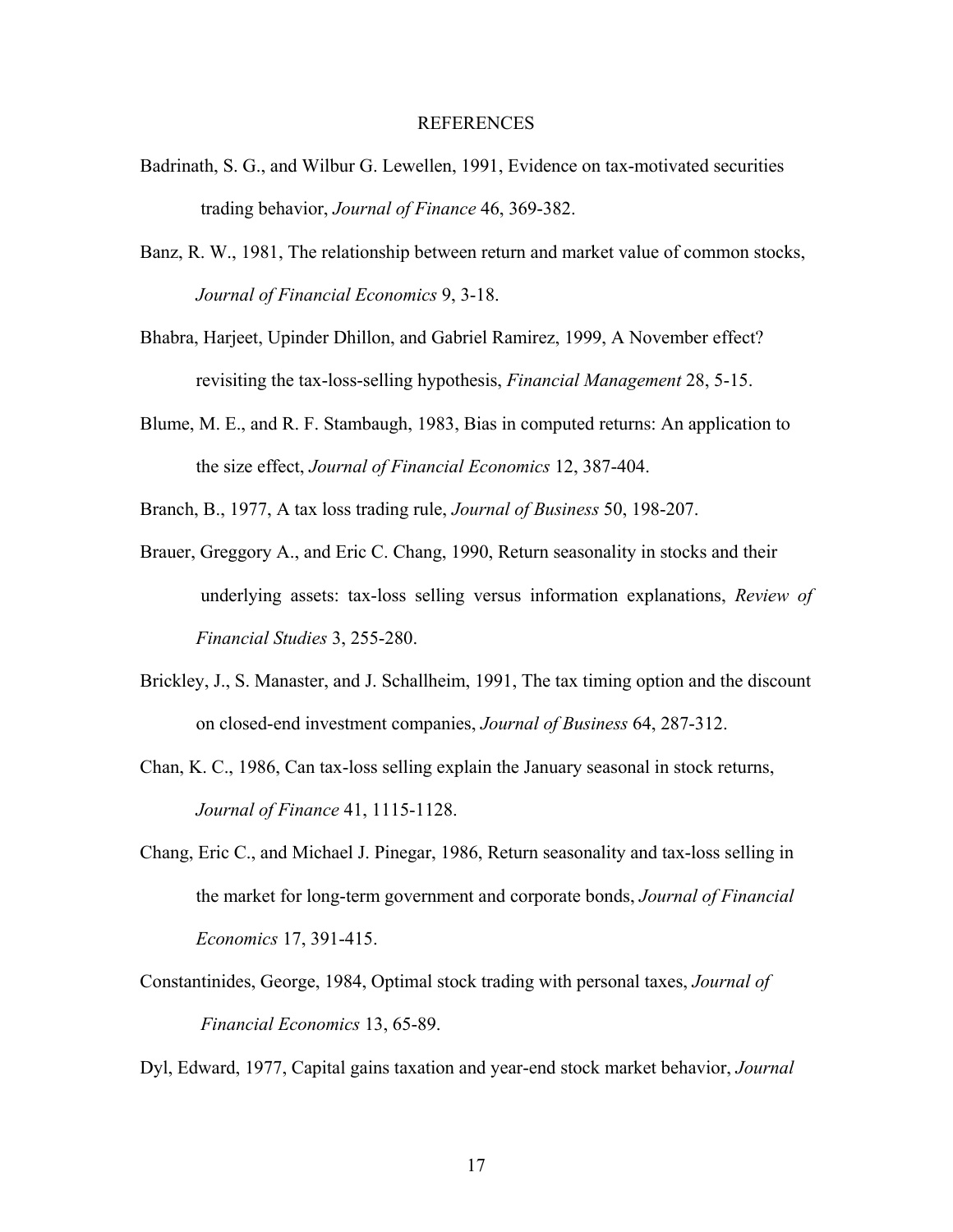*of Finance* 32, 165-175.

- Dyl, Edward, and Edwin Maberly, 1992, Odd-lot transactions around the turn of the year and the January effect, *Journal of Financial and Quantitative Analysis* 27, 591- 604.
- Eakins, Stan, and Susan Sewell, 1993, Tax-loss selling, institutional investors, and the January effect: A note, *Journal of Financial Research* 16, 377-384.
- Givoly, Dan and Arie Ovadia, 1983, Year-end induced sales and stock market seasonality, *Journal of Finance* 38, 171-185.
- Grinblatt, Mark, and Matti Keloharju, 2001, What makes investors trade, *Journal of Finance* 56, 589-616.
- Haugen, Robert, and Josef Lakonishok, 1988, *The incredible January effect: The stock market's unsolved mystery* (Dow Jones-Irwin, Homewood, Illinois).
- Jones, Charles, Douglas Pearce, and Jack Wilson, 1987, Can tax-loss selling explain the January effect? A note, *Journal of Finance* 42, 453-461.
- Keim, Donald, 1983, Size-related anomalies and stock return seasonality: Further empirical evidence, *Journal of Financial Economics* 12, 12-32.
- Laing, J. R., 1987, Burnt offerings: Closed-end funds bring no blessings to shareholders, *Barron's* August 10, 1987, 32-36.
- Lakonishok, Josef, and Seymour Smidt, 1986, Volume for winners and losers: taxation and other motives for stock trading, *Journal of Finance* 41, 951-974.
- Musto, David K., 1997, Portfolio disclosures and year-end price shifts, *Journal of Finance* 52, 1563-1588.

Odean, Terrance, 1998, Are investors reluctant to realize their losses, *Journal of Finance*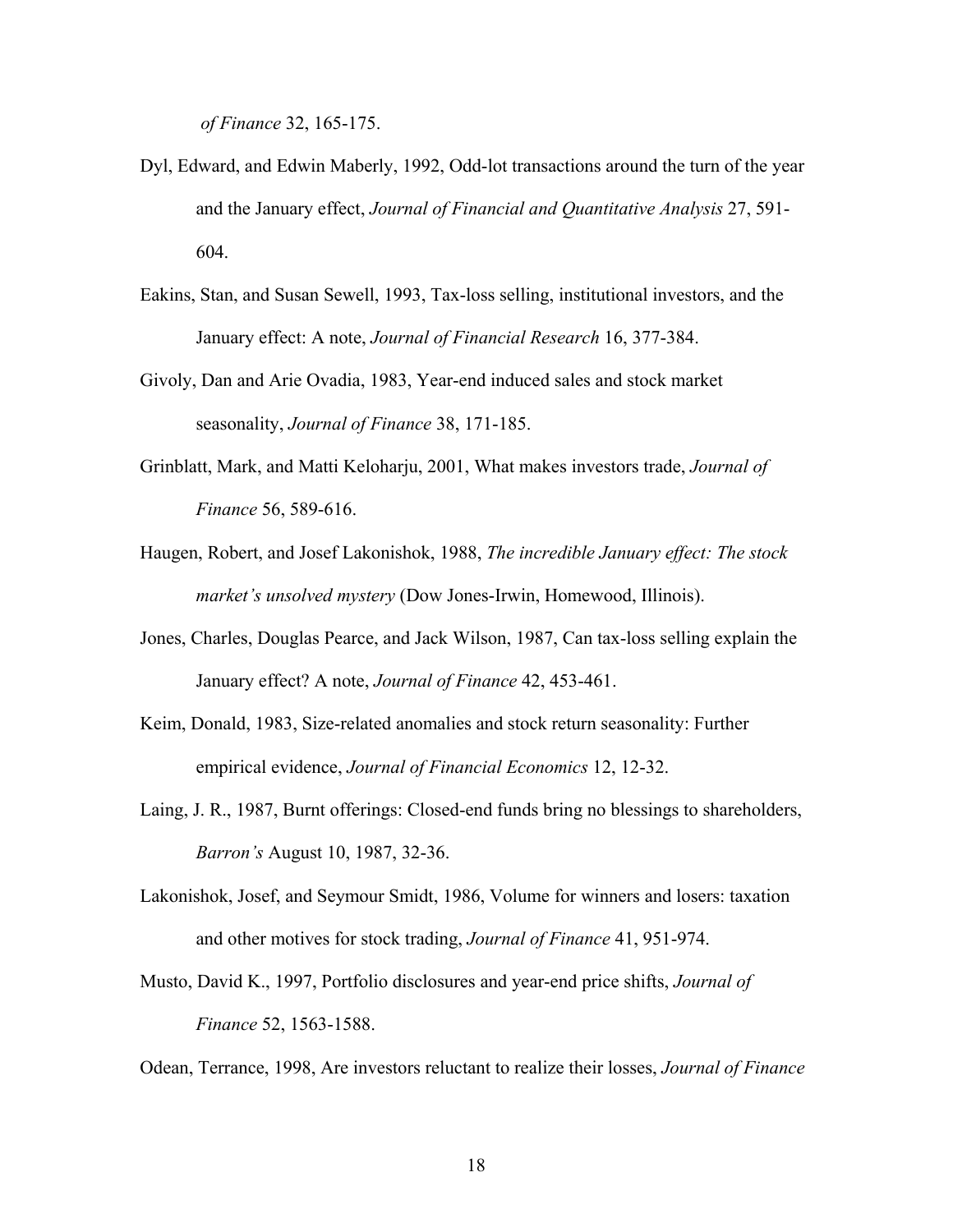53, 1775-1798.

- Peavy, John III W., 1995, New evidence on the turn-of-the-year effect from closed-end fund IPOs, *Journal of Financial Services Research* 9, 49-64.
- Poterba, James M. and Scott J. Weisbenner, 2001, Capital gains tax rules, tax-loss trading, and turn-of-the-year returns, *Journal of Finance* 56, 353-368.

Quinn, J. B., 1987, Playing the closed-end funds, *Newsweek* August 17, 1987, 65.

- Reinganum, Marc, 1983, The anomalous stock market behavior of small firms in January, *Journal of Financial Economics* 12, 89-104.
- Ritter, Jay, 1988, The buying and selling behavior of individual investors at the turn of the year, *Journal of Finance* 43, 701-717.
- Ritter, Jay, and Navin Chopra, 1989, Portfolio rebalancing and the turn of the year effect, *Journal of Finance* 44, 149-166.
- Roll, Richard, 1983, Vas ist das? The turn-of-the-year effect and the return premia of small firms, *Journal of Portfolio Management* 9, 18-28.
- Rozeff, Michael and William Kinney, 1976, Capital market seasonality: The case of stock returns, *Journal of Financial Economics* 3, 379-402.
- Seyhun, H. Nejat, 1988, The January effect and aggregate insider trading, *Journal of Finance* 43, 129-141.
- Sias, Richard W., and Laura T. Starks, 1997, Institutions and individuals at the turn-of the-year, *Journal of Finance* 52, 1543-1562.
- Siconolfi, M., 1987, Launching of closed-end funds may ease, *Wall Street Journal* November 27, 1987, 29.

Slemrod, Joel, 1982, The effect of capital gains taxation on year-end stock market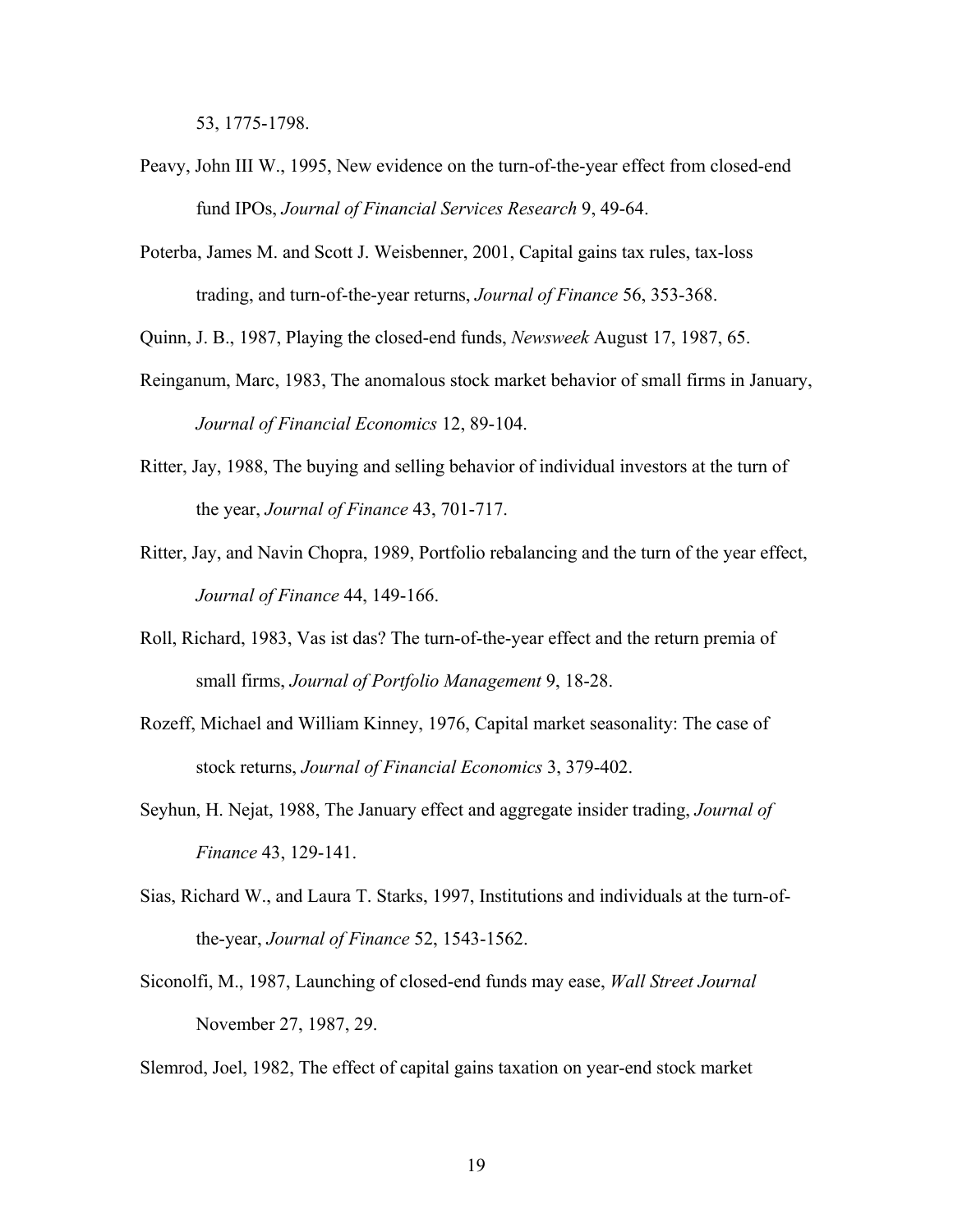behavior*, National Tax Journal* 35, 69-77.

Tinic, Seha M., and Richard R. West, 1984, Risk and return: January vs. the rest of the year, *Journal of Financial Economics* 13, 561-574.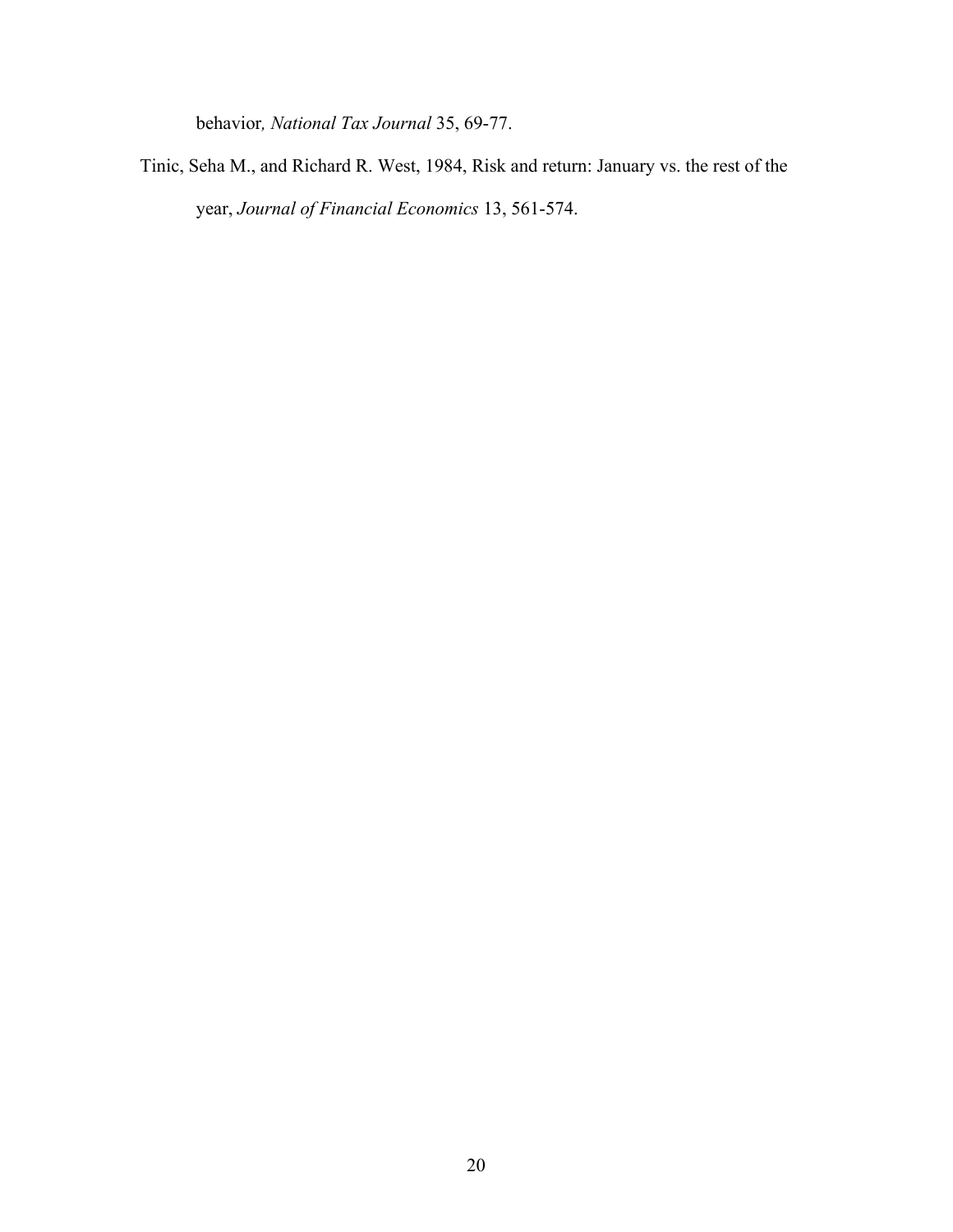| Year | Variable      | Mean       | Std Dev  | Minimum    | Maximum  | N   |
|------|---------------|------------|----------|------------|----------|-----|
|      | <b>SHROUT</b> | 27018.94   | 28225.53 | 3113       | 159110   |     |
| 1990 | <b>VOL</b>    | 637467.8   | 610549.5 | 21500      | 4066100  | 17  |
|      | <b>RETX</b>   | $-0.00234$ | 0.028391 | $-0.10811$ | 0.090909 |     |
|      | <b>SHROUT</b> | 25828.05   | 25783.04 | 3119       | 161132   |     |
| 1991 | <b>VOL</b>    | 653597     | 555367.4 | 12300      | 3702800  | 30  |
|      | <b>RETX</b>   | 0.004562   | 0.020862 | $-0.08955$ | 0.075758 |     |
|      | <b>SHROUT</b> | 21954.01   | 22673.08 | 2607       | 162145   |     |
| 1992 | <b>VOL</b>    | 572512.9   | 580170.5 | 5000       | 5329000  | 37  |
|      | <b>RETX</b>   | 0.000124   | 0.027073 | $-0.10084$ | 0.088496 |     |
|      | <b>SHROUT</b> | 17157.68   | 19615.5  | 1007       | 164230   |     |
| 1993 | <b>VOL</b>    | 477409.9   | 551556.5 | 3500       | 5723700  | 62  |
|      | <b>RETX</b>   | 0.00159    | 0.027923 | $-0.125$   | 0.103896 |     |
|      | <b>SHROUT</b> | 16641.69   | 19241.33 | 1007       | 166371   |     |
| 1994 | <b>VOL</b>    | 557166.8   | 762609   | 9200       | 9102200  | 107 |
|      | <b>RETX</b>   | $-0.01822$ | 0.040001 | $-0.14851$ | 0.105263 |     |
|      | <b>SHROUT</b> | 17435.09   | 19180.86 | 1007       | 166371   |     |
| 1995 | <b>VOL</b>    | 491234.1   | 561003.2 | 8000       | 6709800  | 140 |
|      | <b>RETX</b>   | 0.012917   | 0.034963 | $-0.08491$ | 0.192771 |     |
|      | <b>SHROUT</b> | 18002.86   | 21027.94 | 1007       | 194960   |     |
| 1996 | <b>VOL</b>    | 473169.8   | 598960.7 | 5900       | 10940500 | 141 |
|      | <b>RETX</b>   | 0.003026   | 0.025149 | $-0.08929$ | 0.130952 |     |
|      | <b>SHROUT</b> | 18106.74   | 21131.1  | 1007       | 194960   |     |
| 1997 | <b>VOL</b>    | 450436.8   | 618346.5 | 8800       | 8608000  | 141 |
|      | <b>RETX</b>   | 0.00757    | 0.021618 | $-0.07767$ | 0.085    |     |
|      | <b>SHROUT</b> | 18039.57   | 20996.81 | 1007       | 194960   |     |
| 1998 | <b>VOL</b>    | 403139.2   | 513977.3 | 4800       | 6470200  | 141 |
|      | <b>RETX</b>   | 0.003163   | 0.023215 | $-0.09884$ | 0.072034 |     |
|      | <b>SHROUT</b> | 17949.15   | 20039.73 | 1007       | 194960   |     |
| 1999 | <b>VOL</b>    | 579137.8   | 871530.1 | 1200       | 15146498 | 145 |
|      | <b>RETX</b>   | $-0.02072$ | 0.02801  | $-0.19745$ | 0.075438 |     |
|      | <b>SHROUT</b> | 18029.93   | 20124.97 | 1007       | 194960   |     |
| 2000 | <b>VOL</b>    | 497481.7   | 608110.4 | 3500       | 7449100  | 165 |
|      | <b>RETX</b>   | 0.008166   | 0.030918 | $-0.17949$ | 0.139535 |     |

**Table 1 Descriptive Statistics of Municipal Bond Closed-End Funds Over the Period 1990-2000**

a All variables are on a monthly basis. Shares outstanding are in units of one thousand shares.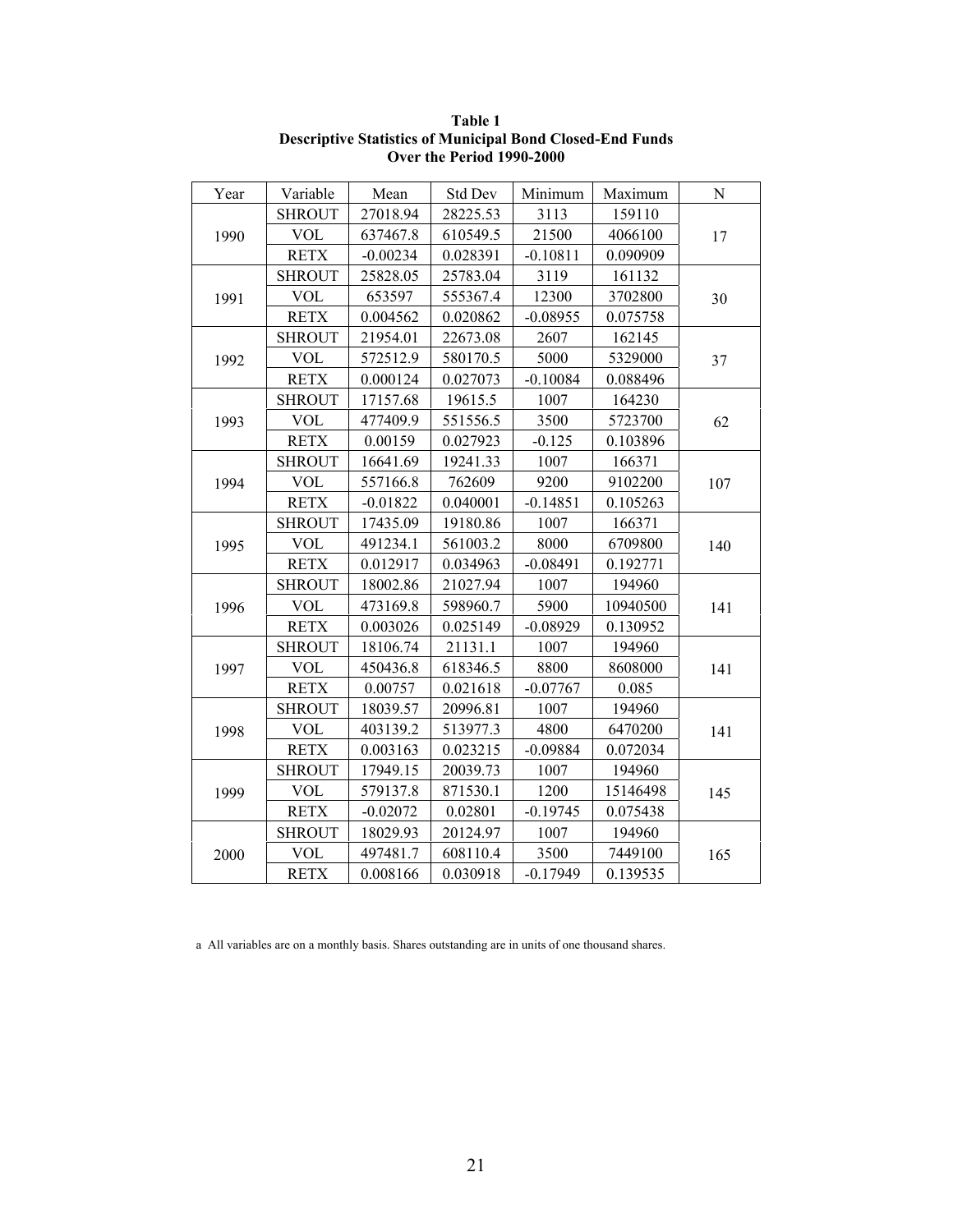#### **Table 2**

## **Monthly Average Return for Municipal Bond Closed-End Funds (1990-2000)**

| Month | Average Return |
|-------|----------------|
|       |                |
| 1     | 0.0221         |
| 2     | 0.0011         |
| 3     | $-0.0153$      |
| 4     | $-0.0025$      |
| 5     | $-0.0012$      |
| 6     | 0.0065         |
| 7     | 0.0102         |
| 8     | $-0.0033$      |
| 9     | $-0.0093$      |
| 10    | $-0.0105$      |
| 11    | 0.0023         |
| 12    | 0.0009         |
|       |                |

Monthly Return  $=$  -0.00192 (Intercept) + 0.02404 (Jan)<sup>11</sup>  $(-1.03)$   $(2.74)$ \*\*\*

Monthly Return  $= -0.00369$  (Intercept) + 0.02007 (Jan) + 0.46942 (Muni index return)<sup>12</sup>  $(-1.74)$   $(2.31)$ <sup>\*\*</sup>  $(2.80)$ <sup>\*\*\*</sup>

<sup>&</sup>lt;sup>11</sup> Dummies for the other months are also included in the regression, but the estimated coefficients are not statistically different from zero.

<sup>\*\*</sup> indicates statistically significant at the 5 percent level; \*\*\* at the 1 percent level.

All t-statistics are based on the Newey-West (1987) heteroskedasticity and autocorrelation consistent standard errors (t-statistics in parentheses).

 $12$  Monthly returns on muni index are available from January 1990 through April 1999.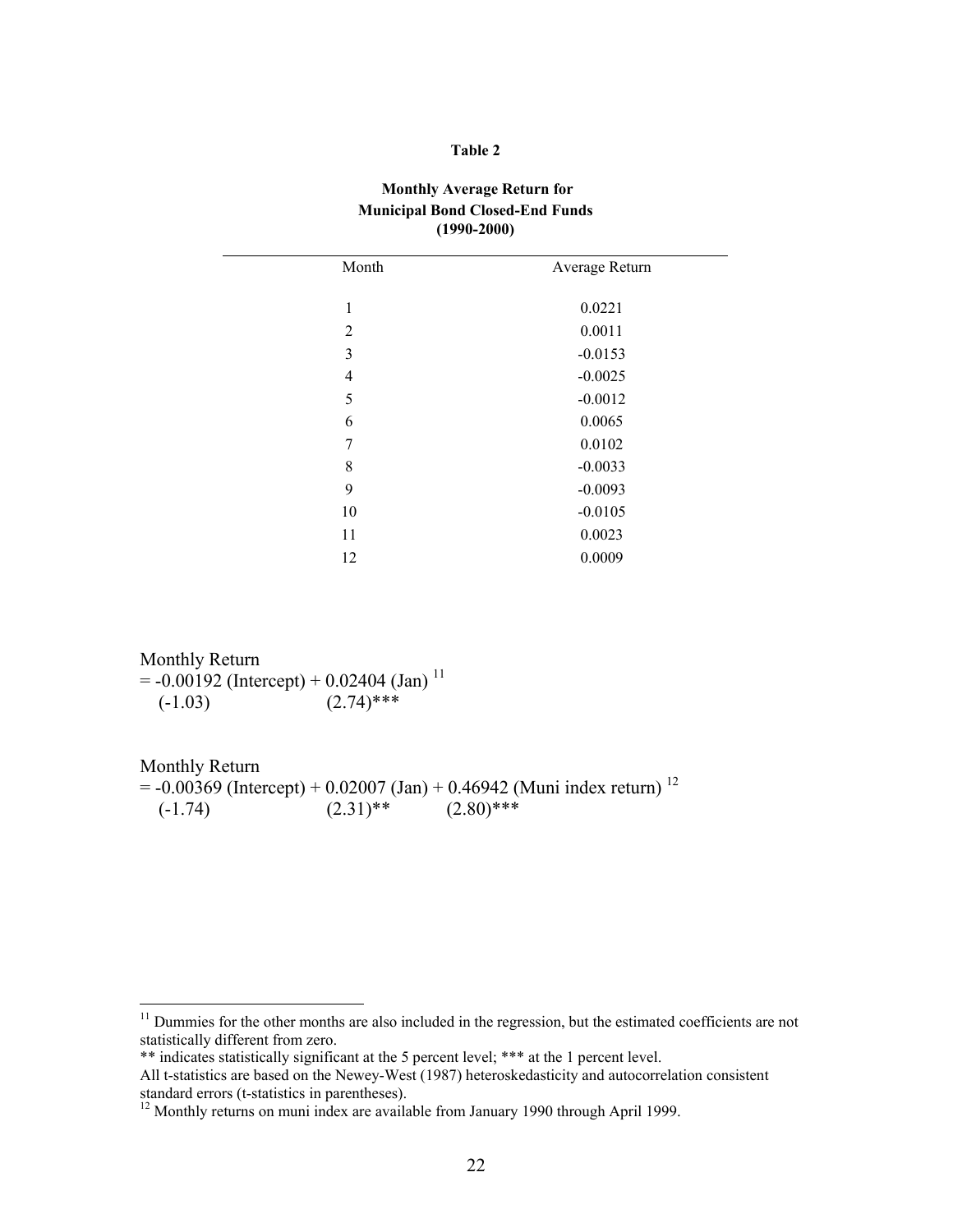## **Table 3**

|      |              | Coefficient Estimates (t-statistics in parentheses)                                                                              |                |             |  |  |  |  |
|------|--------------|----------------------------------------------------------------------------------------------------------------------------------|----------------|-------------|--|--|--|--|
|      |              | <i>Janrret<sub>it</sub></i> – ret <sub>it</sub> = $\alpha_{0t}$ + $\alpha_{1t}$ vol _ ratio <sub>it-1</sub> + $\varepsilon_{it}$ |                |             |  |  |  |  |
|      |              |                                                                                                                                  |                |             |  |  |  |  |
| Year | $\alpha_0$   | $\alpha_1$                                                                                                                       | $R^2$ adjusted | $\mathbf N$ |  |  |  |  |
| 1990 | $-0.0455**$  | $0.0582***$                                                                                                                      | 0.2029         | 17          |  |  |  |  |
|      | $(-2.72)$    | (3.49)                                                                                                                           |                |             |  |  |  |  |
| 1991 | $-0.0187$    | 0.0341                                                                                                                           | 0.0834         | 30          |  |  |  |  |
|      | $(-0.77)$    | (1.90)                                                                                                                           |                |             |  |  |  |  |
| 1992 | $-0.0314***$ | $0.0429***$                                                                                                                      | 0.2355         | 37          |  |  |  |  |
|      | $(-2.78)$    | (4.08)                                                                                                                           |                |             |  |  |  |  |
| 1993 | $-0.0079$    | $0.0376**$                                                                                                                       | 0.0658         | 62          |  |  |  |  |
|      | $(-0.60)$    | (2.47)                                                                                                                           |                |             |  |  |  |  |
| 1994 | 0.0008       | $0.0133**$                                                                                                                       | 0.0434         | 107         |  |  |  |  |
|      | (0.11)       | (2.14)                                                                                                                           |                |             |  |  |  |  |
| 1995 | $0.0418**$   | $0.0313***$                                                                                                                      | 0.2142         | 140         |  |  |  |  |
|      | (2.61)       | (4.79)                                                                                                                           |                |             |  |  |  |  |
| 1996 | $-0.0127$    | $0.0307***$                                                                                                                      | 0.2043         | 141         |  |  |  |  |
|      | $(-1.65)$    | (6.13)                                                                                                                           |                |             |  |  |  |  |
| 1997 | $-0.0133**$  | $0.0203***$                                                                                                                      | 0.0682         | 141         |  |  |  |  |
|      | $(-1.99)$    | (3.80)                                                                                                                           |                |             |  |  |  |  |
| 1998 | 0.0006       | $0.0150***$                                                                                                                      | 0.0421         | 141         |  |  |  |  |
|      | (0.11)       | (2.76)                                                                                                                           |                |             |  |  |  |  |
| 1999 | $-0.0539***$ | $0.0208***$                                                                                                                      | 0.0472         | 145         |  |  |  |  |
|      | $(-8.02)$    | (2.86)                                                                                                                           |                |             |  |  |  |  |
| 2000 | $0.0245***$  | $0.0081***$                                                                                                                      | 0.0501         | 165         |  |  |  |  |
|      | (3.14)       | (2.96)                                                                                                                           |                |             |  |  |  |  |

## **Regression Results for January Returns Adjusted for Previous Feb-Oct Average Returns on Previous Year's Volume Ratios<sup>a</sup> (1990-2000)**

\*\* indicates statistically significant at the 5 percent level; \*\*\* at the 1 percent level.

a All t-statistics are based on the Newey-West (1987) heteroskedasticity and autocorrelation consistent standard errors.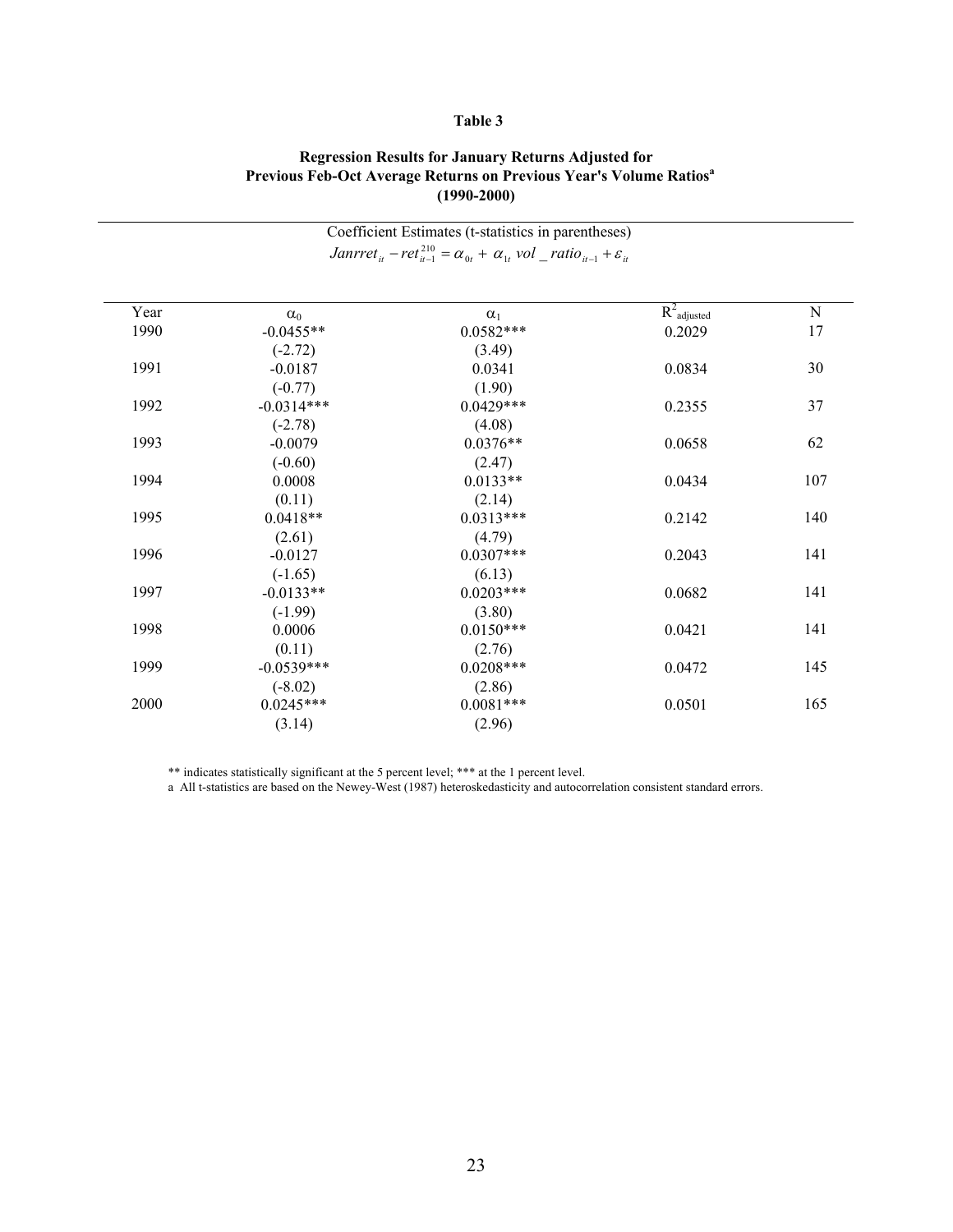## **Table 4**

## **Results for Panel Regression:**

Number of Cross Sections: 144. Time Series Length: 11.

#### **Panel A. January Returns Adjusted for Previous Feb-Oct Average Returns on Previous Year's Volume Ratiosa**

|            | Coefficient Estimates (Panel Corrected Standard Errors in Parentheses) |         |        |
|------------|------------------------------------------------------------------------|---------|--------|
|            | Coefficients                                                           | T Value | $R^2$  |
| Intercept  | $-0.0273$                                                              | $-1.52$ | 0.3814 |
|            | (0.0180)                                                               |         |        |
| Vol Rratio | $0.0370***$                                                            | 3.40    |        |
|            | (0.0109)                                                               |         |        |

## **Panel B. January Returns Adjusted for Same Period T-Bill Returns on Previous Year's Volume Ratios**

|            | Coefficient Estimates (Panel Corrected Standard Errors in Parentheses) |         |        |
|------------|------------------------------------------------------------------------|---------|--------|
|            | Coefficients                                                           | T Value | $R^2$  |
| Intercept  | $-0.0180$<br>(0.0167)                                                  | $-1.08$ | 0.2538 |
| Vol Rratio | $0.0257**$<br>(0.0102)                                                 | 2.52    |        |

\*\* indicates statistically significant at the 5 percent level; \*\*\* at the 1 percent level.

a All t-statistics are based on the panel corrected standard errors (PCSEs).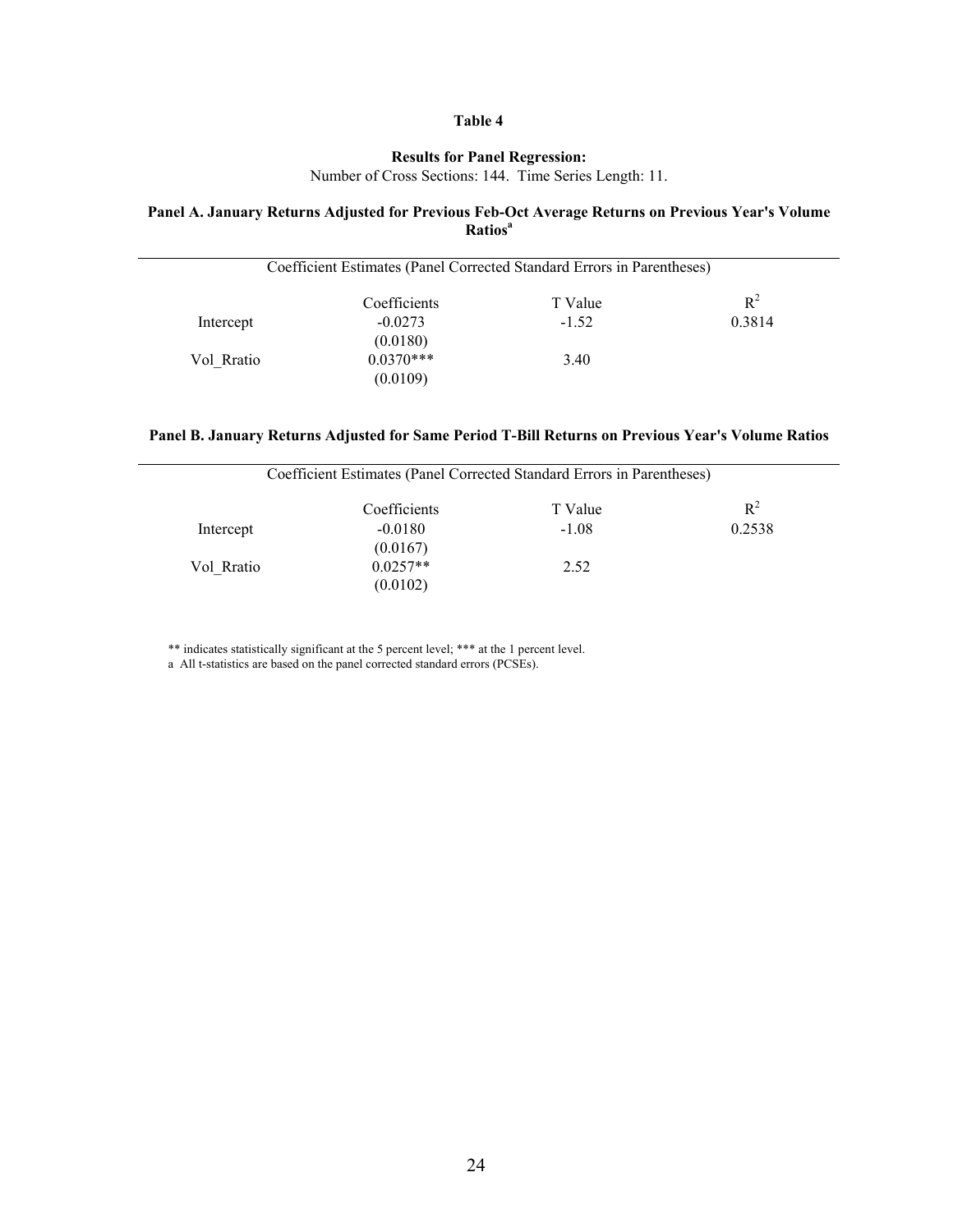| Table 5                                                      |
|--------------------------------------------------------------|
| <b>Regression Results for Year-End Volume Measures on</b>    |
| <b>Current Year and Previous Year's Returns</b> <sup>a</sup> |
| $(1990 - 2000)$                                              |

|      |            |                |                                                                                                                                                                                                                                                                                                                  |                |             | Coefficient Estimates (t-statistics in parentheses) |              |                           |             |                                                                                                                                                            |                |                           |     |
|------|------------|----------------|------------------------------------------------------------------------------------------------------------------------------------------------------------------------------------------------------------------------------------------------------------------------------------------------------------------|----------------|-------------|-----------------------------------------------------|--------------|---------------------------|-------------|------------------------------------------------------------------------------------------------------------------------------------------------------------|----------------|---------------------------|-----|
|      |            |                | volume <sub>it</sub> = $\alpha_{0t}$ + $\alpha_{1t}$ return <sup>c</sup> <sub>it</sub> + $\alpha_{2t}$ return <sup>p</sup> <sub>it</sub> + $\varepsilon_{it}$ turnover <sub>it</sub> = $\beta_{0t}$ + $\beta_{1t}$ return <sup>c</sup> <sub>it</sub> + $\beta_{2t}$ return <sup>p</sup> <sub>it</sub> + $u_{it}$ |                |             |                                                     |              |                           |             | vol _ ratio <sub>it</sub> = $\gamma_{0t}$ + $\gamma_{1t}$ return <sup>c</sup> <sub>it</sub> + $\gamma_{2t}$ return <sup>p</sup> <sub>it</sub> + $\nu_{it}$ |                |                           |     |
| Year | $\alpha_0$ | $\alpha_1$     | $\alpha_2$                                                                                                                                                                                                                                                                                                       | $R^2$ adjusted | $\beta_0$   | $\beta_1$                                           | $\beta_2$    | $R^2$ <sub>adjusted</sub> | $\gamma_0$  | $\gamma_1$                                                                                                                                                 | $\gamma_2$     | $R^2$ <sub>adjusted</sub> | N   |
| 1990 | 825480     | 10608115       | 46203053                                                                                                                                                                                                                                                                                                         | $-0.0676$      | $0.0224***$ | $-0.5575$                                           | $-0.5306$    | 0.0367                    | $1.1197***$ | $-31.0409***$                                                                                                                                              | $-21.2405$     | 0.3587                    | 17  |
|      | (2.06)     | (0.30)         | (0.99)                                                                                                                                                                                                                                                                                                           |                | (6.19)      | $(-1.98)$                                           | $(-1.38)$    |                           | (13.40)     | $(-4.62)$                                                                                                                                                  | $(-1.76)$      |                           |     |
| 1991 | 254533     | 63259329***    | 8139526                                                                                                                                                                                                                                                                                                          | 0.0973         | $0.0251***$ | $-0.2162$                                           | $-0.3219$    | $-0.0465$                 | 1.1350***   | $-32.9375$                                                                                                                                                 | $-26.5554$     | 0.1223                    | 30  |
|      | (1.72)     | (2.77)         | (0.49)                                                                                                                                                                                                                                                                                                           |                | (5.87)      | $(-0.30)$                                           | $(-0.83)$    |                           | (7.60)      | $(-1.50)$                                                                                                                                                  | $(-2.01)$      |                           |     |
| 1992 | 496603***  | $-24733156$    | 19388830                                                                                                                                                                                                                                                                                                         | 0.0247         | $0.0246***$ | $-1.2421***$                                        | $-0.4741$    | 0.3191                    | $0.9588***$ | $-14.2994***$                                                                                                                                              | $-16.0399$ *** | 0.4193                    | 37  |
|      | (4.39)     | $(-1.50)$      | (1.83)                                                                                                                                                                                                                                                                                                           |                | (13.91)     | $(-3.41)$                                           | $(-1.95)$    |                           | (38.05)     | $(-6.12)$                                                                                                                                                  | $(-4.35)$      |                           |     |
| 1993 | 1116272*** | -49825939      | -29951926                                                                                                                                                                                                                                                                                                        | 0.0223         | $0.0295***$ | $-0.3357$                                           | $-0.7385***$ | 0.0610                    | 1.4394***   | $-39.1786**$                                                                                                                                               | $-19.6083$     | 0.1543                    | 62  |
|      | (3.62)     | $(-1.51)$      | $(-1.56)$                                                                                                                                                                                                                                                                                                        |                | (9.35)      | $(-1.03)$                                           | $(-2.77)$    |                           | (10.53)     | $(-2.64)$                                                                                                                                                  | $(-1.99)$      |                           |     |
| 1994 | 1022926    | $-15648104$    | $-30316751$                                                                                                                                                                                                                                                                                                      | $-0.0039$      | $0.0247***$ | $-1.8760***$                                        | $-0.1353$    | 0.2401                    | .8882***    | $-30.6106***$                                                                                                                                              | $-22.1838$     | 0.0883                    | 107 |
|      | (1.81)     | $(-0.69)$      | $(-0.72)$                                                                                                                                                                                                                                                                                                        |                | (3.76)      | $(-5.39)$                                           | $(-0.30)$    |                           | (10.03)     | $(-3.76)$                                                                                                                                                  | $(-1.46)$      |                           |     |
| 1995 | 884244**   | $-10845013$    | 3913997                                                                                                                                                                                                                                                                                                          | $-0.0065$      | $0.0139***$ | $-0.7737**$                                         | $-1.9054***$ | 0.2348                    | $.0656***$  | $-29.3155***$                                                                                                                                              | $-44.3644***$  | 0.1658                    | 140 |
|      | (2.29)     | $(-0.73)$      | (0.25)                                                                                                                                                                                                                                                                                                           |                | (2.75)      | $(-2.48)$                                           | $(-4.96)$    |                           | (6.45)      | $(-3.04)$                                                                                                                                                  | $(-4.73)$      |                           |     |
| 1996 | 899996     | $-31224614$    | -19556437                                                                                                                                                                                                                                                                                                        | 0.0165         | $0.0313***$ | $-0.0755$                                           | $-0.0215$    | $-0.0139$                 | $1.3141***$ | 0.5561                                                                                                                                                     | $-6.6137$      | $-0.0048$                 | 141 |
|      | (1.96)     | $(-0.99)$      | $(-0.75)$                                                                                                                                                                                                                                                                                                        |                | (13.39)     | $(-0.33)$                                           | $(-0.11)$    |                           | (19.05)     | (0.09)                                                                                                                                                     | $(-1.35)$      |                           |     |
| 1997 | 601185***  | -1099983       | $-62904552$                                                                                                                                                                                                                                                                                                      | 0.0784         | $0.0207***$ | $0.5679***$                                         | $-0.7552***$ | 0.1523                    | $1.0026***$ | $-5.8208$                                                                                                                                                  | $-20.6876***$  | 0.0566                    | 141 |
|      | (4.01)     | $(-0.14)$      | $(-1.70)$                                                                                                                                                                                                                                                                                                        |                | (13.32)     | (2.81)                                              | $(-3.85)$    |                           | (21.96)     | $(-0.98)$                                                                                                                                                  | $(-2.91)$      |                           |     |
| 1998 | 503555***  | $-30814832***$ | $-5612285$                                                                                                                                                                                                                                                                                                       | 0.0570         | $0.0206***$ | $-0.4429***$                                        | 0.0648       | 0.0479                    | $.0407***$  | $-20.7269***$                                                                                                                                              | $-6.1782$      | 0.0788                    | 141 |
|      | (5.67)     | $(-4.18)$      | $(-0.64)$                                                                                                                                                                                                                                                                                                        |                | (12.49)     | $(-2.71)$                                           | (0.35)       |                           | (12.78)     | $(-4.20)$                                                                                                                                                  | $(-0.62)$      |                           |     |
| 1999 | 1109127**  | -27560062      | $-118491985***$                                                                                                                                                                                                                                                                                                  | 0.0855         | $0.0160**$  | $-2.8102***$                                        | $-1.6566***$ | 0.3496                    | 1.1279***   | $-88.1825***$                                                                                                                                              | $-22.8311$     | 0.4005                    | 145 |
|      | (2.37)     | $(-1.46)$      | $(-3.85)$                                                                                                                                                                                                                                                                                                        |                | (2.03)      | $(-7.78)$                                           | $(-2.80)$    |                           | (5.22)      | $(-8.01)$                                                                                                                                                  | $(-1.63)$      |                           |     |
| 2000 | 40221      | -17535032      | $-32874291***$                                                                                                                                                                                                                                                                                                   | 0.0487         | 0.0069      | $-2.4447***$                                        | $-2.0182***$ | 0.3085                    | $0.9553***$ | $-42.1940*** -30.3601***$                                                                                                                                  |                | 0.3620                    | 165 |
|      | (0.24)     | $(-1.77)$      | $(-3.97)$                                                                                                                                                                                                                                                                                                        |                | (1.24)      | $(-3.99)$                                           | $(-4.85)$    |                           | (8.07)      | $(-7.44)$                                                                                                                                                  | $(-5.73)$      |                           |     |

\*\* indicates statistically significant at the 5 percent level; \*\*\* at the 1 percent level.

a All t-statistics are based on the Newey-West (1987) heteroskedasticity and autocorrelation consistent standard errors.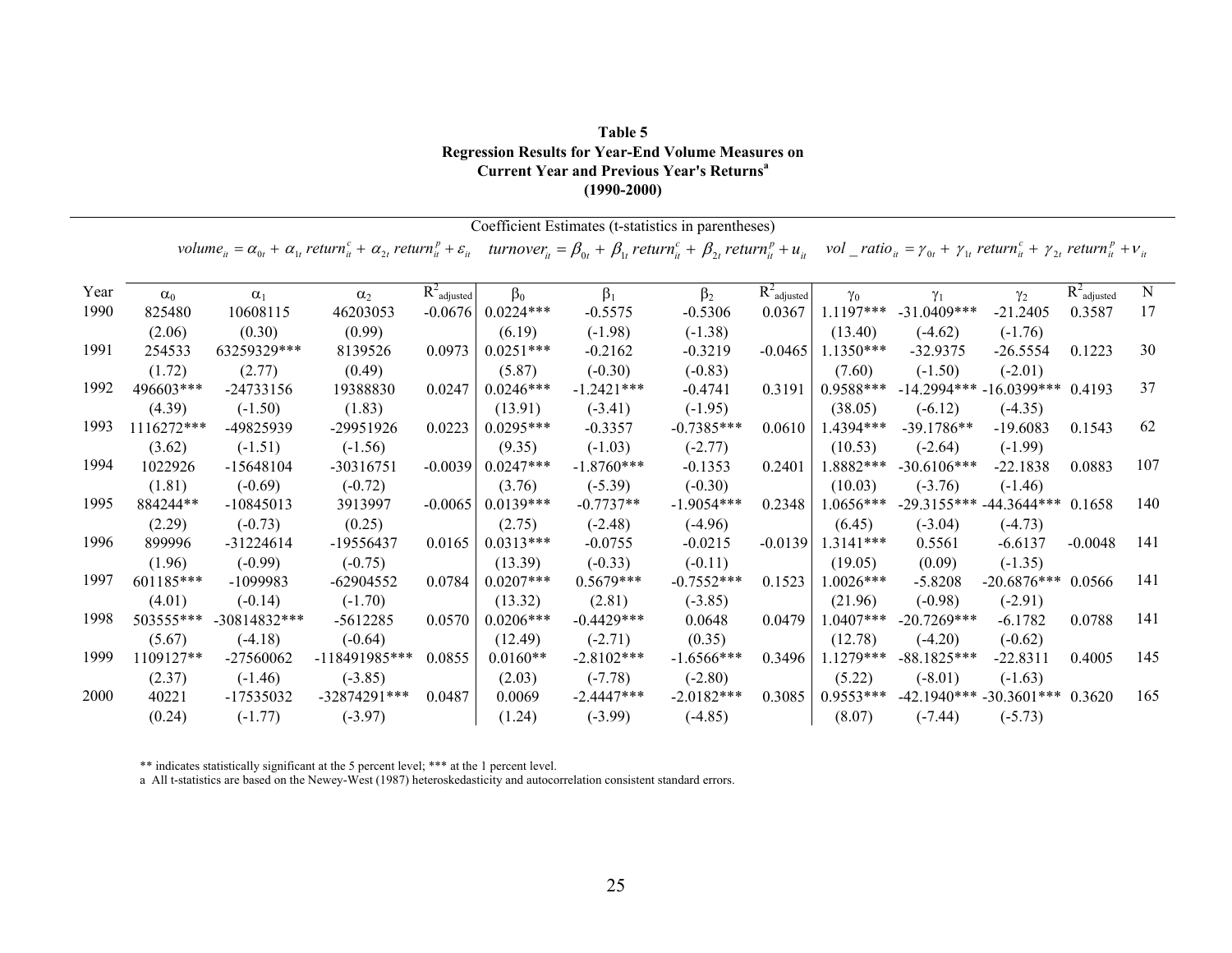#### **Table 6 Results for Panel Regression with Fixed Effects for Funds: Year-End Volume Measures on Current Year and Previous Year's Returns<sup>a</sup>** Number of Cross Sections: 144. Time Series Length: 11.

|                                            |                                                                            |                               | Coefficient Estimates (Panel Corrected Standard Errors in Parentheses) |                                                                      |                               |                 |                                                                        |                               |                 |  |  |
|--------------------------------------------|----------------------------------------------------------------------------|-------------------------------|------------------------------------------------------------------------|----------------------------------------------------------------------|-------------------------------|-----------------|------------------------------------------------------------------------|-------------------------------|-----------------|--|--|
|                                            |                                                                            | Volume                        |                                                                        |                                                                      | Turnover                      |                 |                                                                        | Vol ratio                     |                 |  |  |
| Return <sup>c</sup><br>Return <sup>p</sup> | Coefficients<br>$-26927049***$<br>(3619227)<br>$-12892523***$<br>(3532198) | T Value<br>$-7.44$<br>$-3.65$ | $R^2$<br>0.2783                                                        | Coefficients<br>$-1.3426***$<br>(0.2034)<br>$-0.6593***$<br>(0.2182) | T Value<br>$-6.60$<br>$-3.02$ | $R^2$<br>0.5302 | Coefficients<br>$-55.0748***$<br>(7.6059)<br>$-22.8392***$<br>(7.7379) | T Value<br>$-7.24$<br>$-2.95$ | $R^2$<br>0.6228 |  |  |

\*\* indicates statistically significant at the 5 percent level; \*\*\* at the 1 percent level.

a All t-statistics are based on the panel corrected standard errors (PCSEs). Coefficients on firm fixed effects and constants are not reported.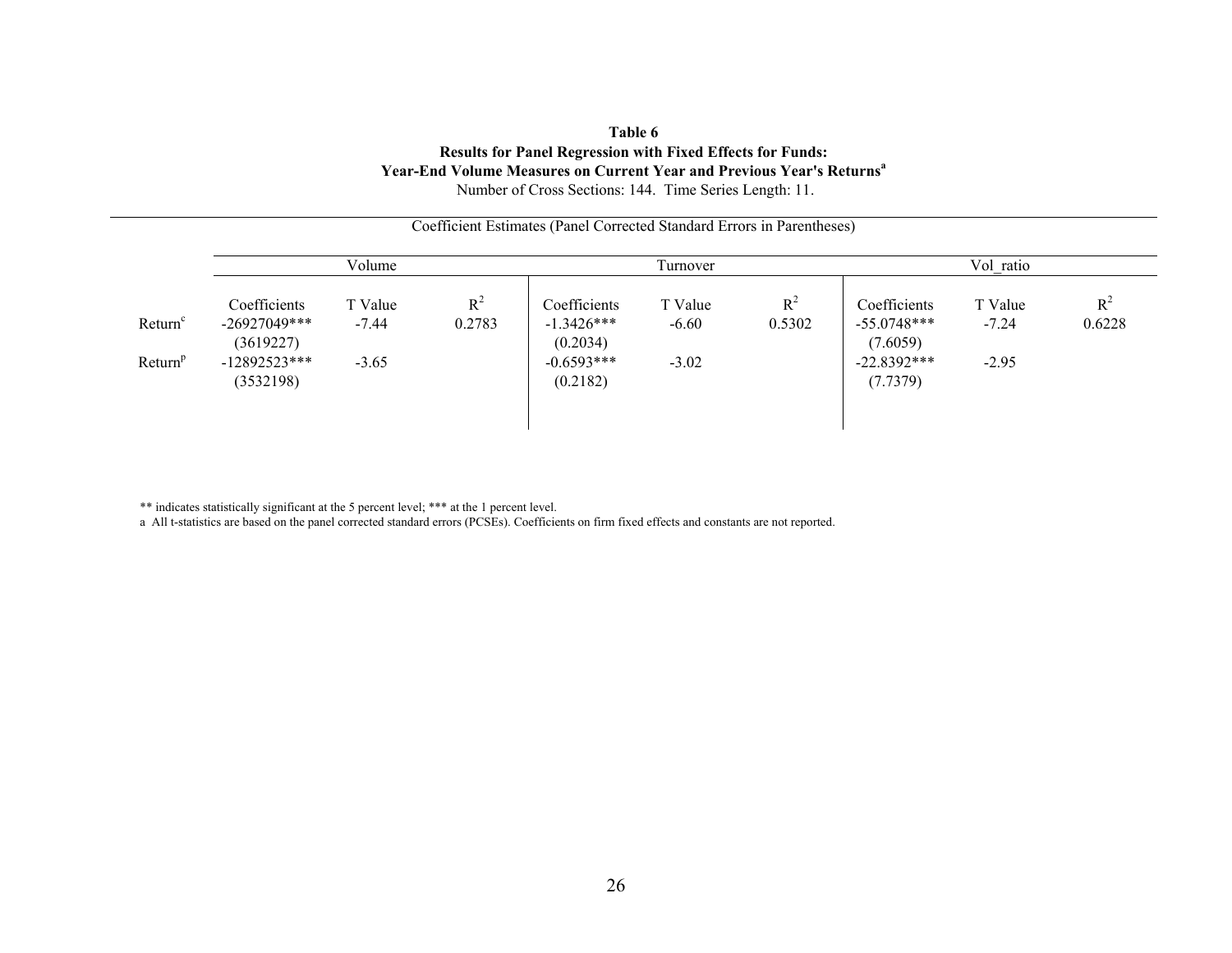| Table 7                                                  |
|----------------------------------------------------------|
| <b>Regression Results for January Volume Measures on</b> |
| <b>Previous Two Year's Returns</b> <sup>4</sup>          |
| $(1991 - 2000)$                                          |

|      |            |                |                                                                                                                                     |                           |             |              | Coefficient Estimates (t-statistics in parentheses)                                                                                                                                                                                    |                           |             |               |              |                           |           |
|------|------------|----------------|-------------------------------------------------------------------------------------------------------------------------------------|---------------------------|-------------|--------------|----------------------------------------------------------------------------------------------------------------------------------------------------------------------------------------------------------------------------------------|---------------------------|-------------|---------------|--------------|---------------------------|-----------|
|      |            |                | volume <sub>it</sub> = $\alpha_{0t}$ + $\alpha_{1t}$ return <sup>-1</sup> + $\alpha_{2t}$ return <sup>-2</sup> + $\varepsilon_{it}$ |                           |             |              | tover $r_{it}^J = \beta_{0t} + \beta_{1t}$ return $\frac{1}{u} + \beta_{2t}$ return $\frac{1}{u} + u_{it}$ vol _ ratio $\frac{J}{u} = \gamma_{0t} + \gamma_{1t}$ return $\frac{J}{u} + \gamma_{2t}$ return $\frac{J}{u} + \gamma_{it}$ |                           |             |               |              |                           |           |
| Year | $\alpha_0$ | $\alpha_1$     | $\alpha_2$                                                                                                                          | $R^2$ <sub>adjusted</sub> | $\beta_0$   | $\beta_1$    | $\beta_2$                                                                                                                                                                                                                              | $R^2$ <sub>adjusted</sub> | $\gamma_0$  | $\gamma_1$    | $\gamma_2$   | $R^2$ <sub>adjusted</sub> | ${\bf N}$ |
| 1991 | 792612     | 17679485       | 53677342                                                                                                                            | $-0.0381$                 | $0.0210***$ | $-0.3094$    | $-0.3561$                                                                                                                                                                                                                              | $-0.0038$                 | $1.0910***$ | $-14.6156$    | $-10.8022$   | 0.0132                    | 17        |
|      | (1.96)     | (0.50)         | (1.16)                                                                                                                              |                           | (8.00)      | $(-0.98)$    | $(-0.91)$                                                                                                                                                                                                                              |                           | (10.60)     | $(-1.19)$     | $(-0.68)$    |                           |           |
| 1992 | 262835     | 94221355***    | 30161857                                                                                                                            | 0.0704                    | $0.0268***$ | 0.2634       | $-0.0035$                                                                                                                                                                                                                              | $-0.0616$                 | 1.2366***   | $-18.4453$    | $-16.4147$   | $-0.0245$                 | 30        |
|      | (1.44)     | (2.93)         | (1.00)                                                                                                                              |                           | (5.32)      | (0.32)       | $(-0.01)$                                                                                                                                                                                                                              |                           | (7.13)      | $(-0.78)$     | $(-1.12)$    |                           |           |
| 1993 | 430012***  | $-16946662$    | 17971843                                                                                                                            | 0.0056                    | $0.0214***$ | $-0.9695$    | $-0.3728$                                                                                                                                                                                                                              | 0.2149                    | $0.8426***$ | $-5.9326$     | $-11.6659**$ | 0.0245                    | 37        |
|      | (4.38)     | $(-1.02)$      | (2.02)                                                                                                                              |                           | (13.36)     | $(-1.98)$    | $(-1.39)$                                                                                                                                                                                                                              |                           | (24.77)     | $(-0.88)$     | $(-2.06)$    |                           |           |
| 1994 | 1281785**  | -74955428      | -35691905                                                                                                                           | 0.0240                    | $0.0280***$ | $-0.5898$    | $-0.8746***$                                                                                                                                                                                                                           | 0.0948                    | 1.4153***   | $-53.0471**$  | $-22.8620**$ | 0.1102                    | 62        |
|      | (2.32)     | $(-1.33)$      | $(-1.80)$                                                                                                                           |                           | (9.09)      | $(-1.99)$    | $(-4.12)$                                                                                                                                                                                                                              |                           | (6.54)      | $(-2.46)$     | $(-2.18)$    |                           |           |
| 1995 | 611361***  | 2045687        | -16934927                                                                                                                           | 0.0012                    | $0.0190***$ | $-0.3468***$ | $-0.0976$                                                                                                                                                                                                                              | 0.0732                    | $1.1534***$ | 1.3211        | $-17.9507$   | 0.0301                    | 107       |
|      | (2.80)     | (0.25)         | $(-1.02)$                                                                                                                           |                           | (8.32)      | $(-3.11)$    | $(-0.50)$                                                                                                                                                                                                                              |                           | (11.51)     | (0.32)        | $(-1.55)$    |                           |           |
| 1996 | 965376***  | $-6836114$     | 14531098                                                                                                                            | 0.0057                    | $0.0194***$ | $-0.3614$    | $-1.0459***$                                                                                                                                                                                                                           | 0.0980                    | 1.2189***   | $-15.9233**$  | $-16.7933**$ | 0.0305                    | 140       |
|      | (2.75)     | $(-0.49)$      | (1.08)                                                                                                                              |                           | (4.36)      | $(-1.53)$    | $(-4.10)$                                                                                                                                                                                                                              |                           | (8.65)      | $(-2.02)$     | $(-2.50)$    |                           |           |
| 1997 | 821029     | -31378064      | $-18143178$                                                                                                                         | 0.0176                    | $0.0259***$ | $-0.2036$    | 0.0322                                                                                                                                                                                                                                 | $-0.0072$                 | $1.0782***$ | $-4.6844$     | $-1.6504$    | $-0.0106$                 | 141       |
|      | (1.92)     | $(-1.03)$      | $(-0.75)$                                                                                                                           |                           | (11.92)     | $(-1.02)$    | (0.19)                                                                                                                                                                                                                                 |                           | (13.49)     | $(-0.70)$     | $(-0.28)$    |                           |           |
| 1998 | 627013***  | 740313         | -53706890                                                                                                                           | 0.0601                    | $0.0230***$ | $0.7337**$   | $-0.4536$                                                                                                                                                                                                                              | 0.0645                    | 1.1348***   | $-7.0541$     | $-6.0408$    | $-0.0057$                 | 141       |
|      | (4.56)     | (0.08)         | $(-1.62)$                                                                                                                           |                           | (12.35)     | (2.33)       | $(-1.74)$                                                                                                                                                                                                                              |                           | (19.84)     | $(-0.88)$     | $(-0.68)$    |                           |           |
| 1999 | 662537***  | $-50550591***$ | -7200906                                                                                                                            | 0.1113                    | $0.0291***$ | $-0.5800**$  | $-0.4328$                                                                                                                                                                                                                              | 0.0358                    | $1.5116***$ | $-25.4007***$ | -34.4897     | 0.0426                    | 141       |
|      | (6.33)     | $(-3.04)$      | $(-0.66)$                                                                                                                           |                           | (9.23)      | $(-2.21)$    | $(-1.27)$                                                                                                                                                                                                                              |                           | (9.06)      | $(-2.62)$     | $(-1.91)$    |                           |           |
| 2000 | 737152***  | $-1663687$     | $-55373124***$                                                                                                                      | 0.0591                    | $0.0231***$ | $-0.4573***$ | $-0.6345***$                                                                                                                                                                                                                           | 0.1194                    | 1.3157***   | $-1.9154$     | $-4.8086$    | $-0.0112$                 | 144       |
|      | (3.03)     | $(-0.17)$      | $(-4.07)$                                                                                                                           |                           | (9.12)      | $(-3.77)$    | $(-2.94)$                                                                                                                                                                                                                              |                           | (11.51)     | $(-0.37)$     | $(-0.56)$    |                           |           |

\*\* indicates statistically significant at the 5 percent level; \*\*\* at the 1 percent level.

a All t-statistics are based on the Newey-West (1987) heteroskedasticity and autocorrelation consistent standard errors.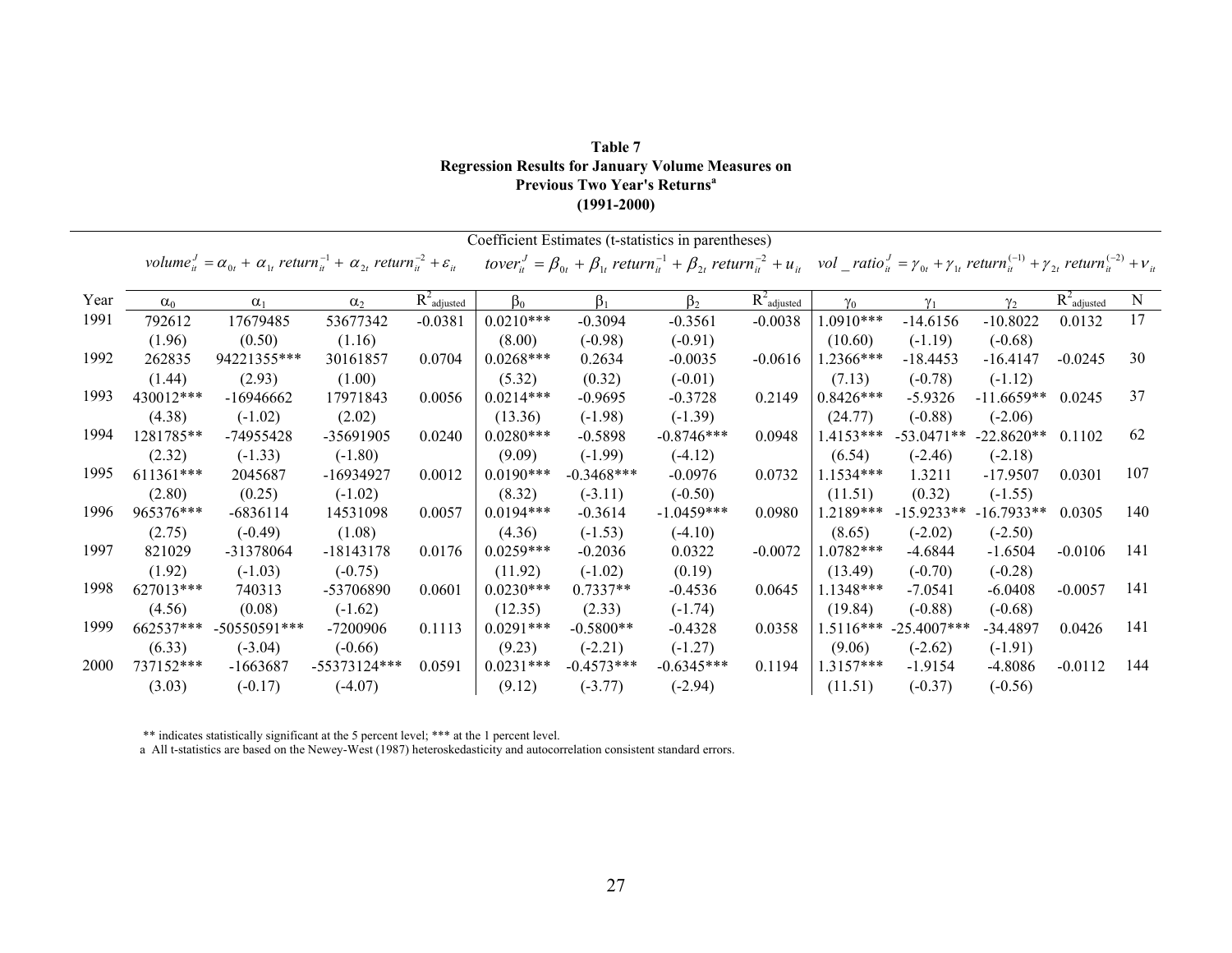#### **Table 8 Results for Panel Regression with Fixed Effects for Funds: January Volume Measures on Previous Two Year's Returnsa** Number of Cross Sections: 141. Time Series Length: 10.

|                                            |                                                                       |                               |                 | Coefficient Estimates (Panel Corrected Standard Errors in Parentheses) |                               |                 |                                                                      |                               |                 |
|--------------------------------------------|-----------------------------------------------------------------------|-------------------------------|-----------------|------------------------------------------------------------------------|-------------------------------|-----------------|----------------------------------------------------------------------|-------------------------------|-----------------|
|                                            |                                                                       | Volume                        |                 |                                                                        | Turnover                      | Vol ratio       |                                                                      |                               |                 |
| Return <sup>c</sup><br>Return <sup>p</sup> | Coefficients<br>$-2674130$<br>(1455538)<br>$-5751099***$<br>(1627305) | T Value<br>$-1.84$<br>$-3.53$ | $R^2$<br>0.0320 | Coefficients<br>$-0.1226***$<br>(0.0461)<br>$-0.3970***$<br>(0.0574)   | T Value<br>$-2.66$<br>$-6.91$ | $R^2$<br>0.1505 | Coefficients<br>$-5.9771**$<br>(2.8963)<br>$-11.3432***$<br>(2.9724) | T Value<br>$-2.06$<br>$-3.82$ | $R^2$<br>0.0711 |
|                                            |                                                                       |                               |                 |                                                                        |                               |                 |                                                                      |                               |                 |

\*\* indicates statistically significant at the 5 percent level; \*\*\* at the 1 percent level.

a All t-statistics are based on the panel corrected standard errors (PCSEs). Coefficients on firm fixed effects and constants are not reported.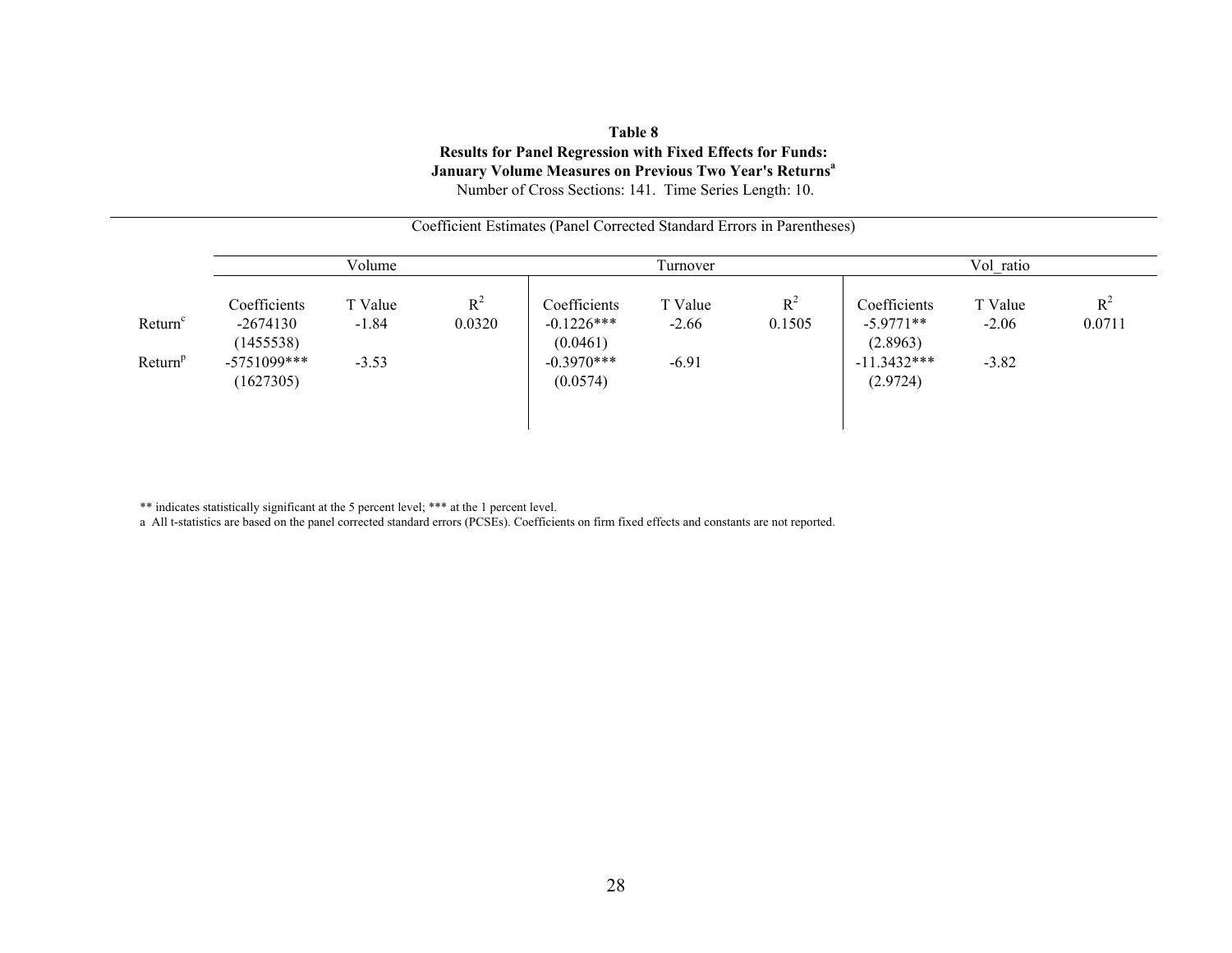## **Table 9Results for Panel Regression with Fixed Effects for Funds: Year-End Volume Measures on Current Year and Previous Year's Returns with Brokerage Dummy and Interaction Terms Addeda** Number of Cross Sections: 144. Time Series Length: 11.

|                       |                                | Volume             |                 |                              | Turnover           |                 |                               | Vol_ratio          |                 |  |
|-----------------------|--------------------------------|--------------------|-----------------|------------------------------|--------------------|-----------------|-------------------------------|--------------------|-----------------|--|
| Return <sup>c</sup>   | Coefficients<br>$-24020598***$ | T Value<br>$-7.06$ | $R^2$<br>0.2900 | Coefficients<br>$-1.1636***$ | T Value<br>$-5.80$ | $R^2$<br>0.5665 | Coefficients<br>$-51.4226***$ | T Value<br>$-7.53$ | $R^2$<br>0.6319 |  |
|                       | (3402351)                      |                    |                 | (0.2005)                     |                    |                 | (6.8305)                      |                    |                 |  |
| Return <sup>p</sup>   | $-11273099$ ***<br>(3258121)   | $-3.46$            |                 | $-0.5458**$<br>(0.2134)      | $-2.56$            |                 | $-21.7059***$<br>(6.9959)     | $-3.10$            |                 |  |
| Return <sup>c</sup> D | $-12908240***$<br>(2711815)    | $-4.76$            |                 | $-0.8001$ ***<br>(0.1277)    | $-6.27$            |                 | $-15.7831**$<br>(7.8270)      | $-2.02$            |                 |  |
| Return <sup>p</sup> D | $-8378671***$<br>(2896743)     | $-2.89$            |                 | $-0.5984***$<br>(0.1138)     | $-5.26$            |                 | $-5.9738$<br>(8.4917)         | $-0.70$            |                 |  |

Coefficient Estimates (Panel Corrected Standard Errors in Parentheses)

\*\* indicates statistically significant at the 5 percent level; \*\*\* at the 1 percent level.

a All t-statistics are based on the panel corrected standard errors (PCSEs). Coefficients on firm fixed effects and constants are not reported.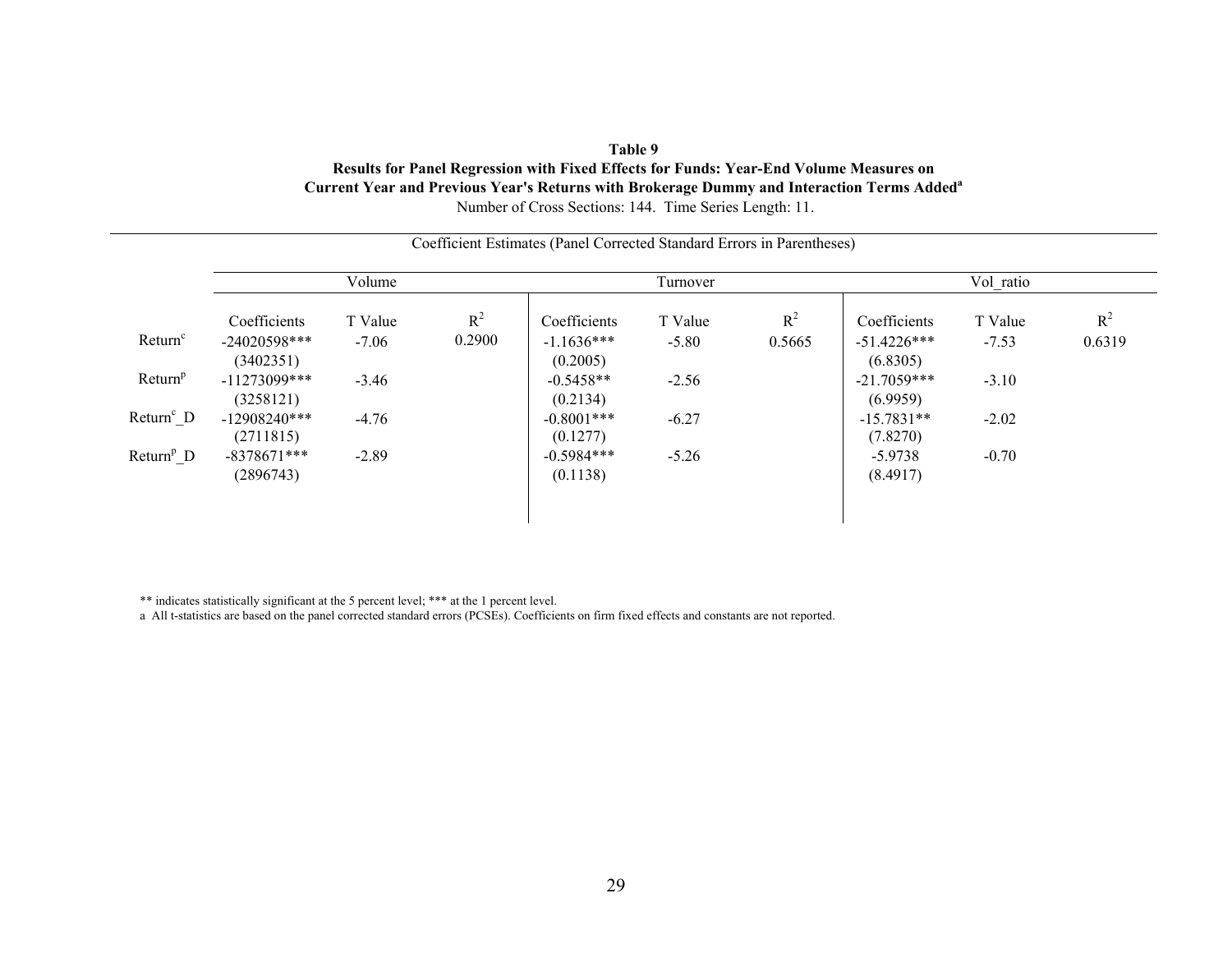

**Figure 1.**. Monthly Average Return for Muni Bond Funds, 1990-2000.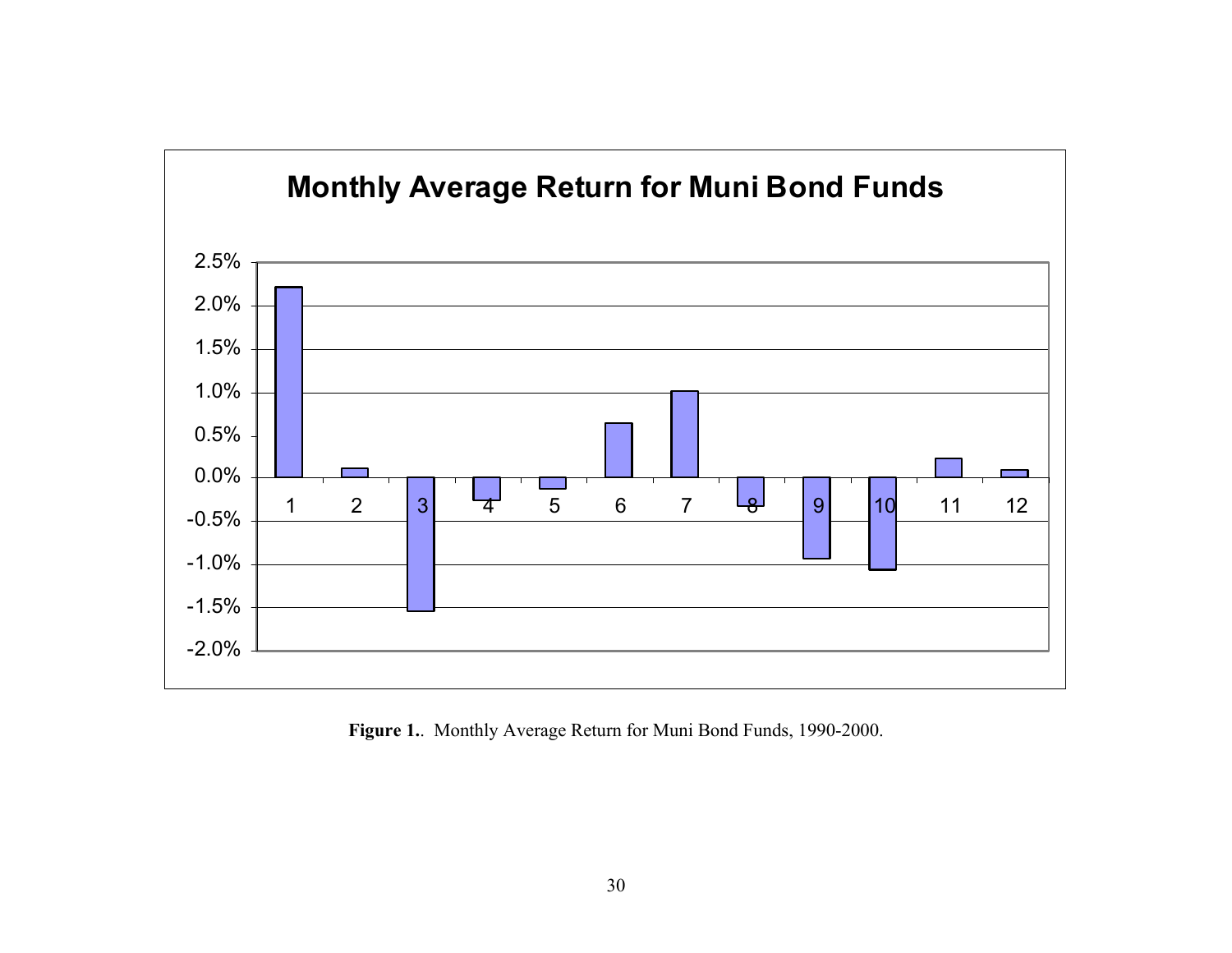

**Figure 2**. Average Annual Return, 1990-2000.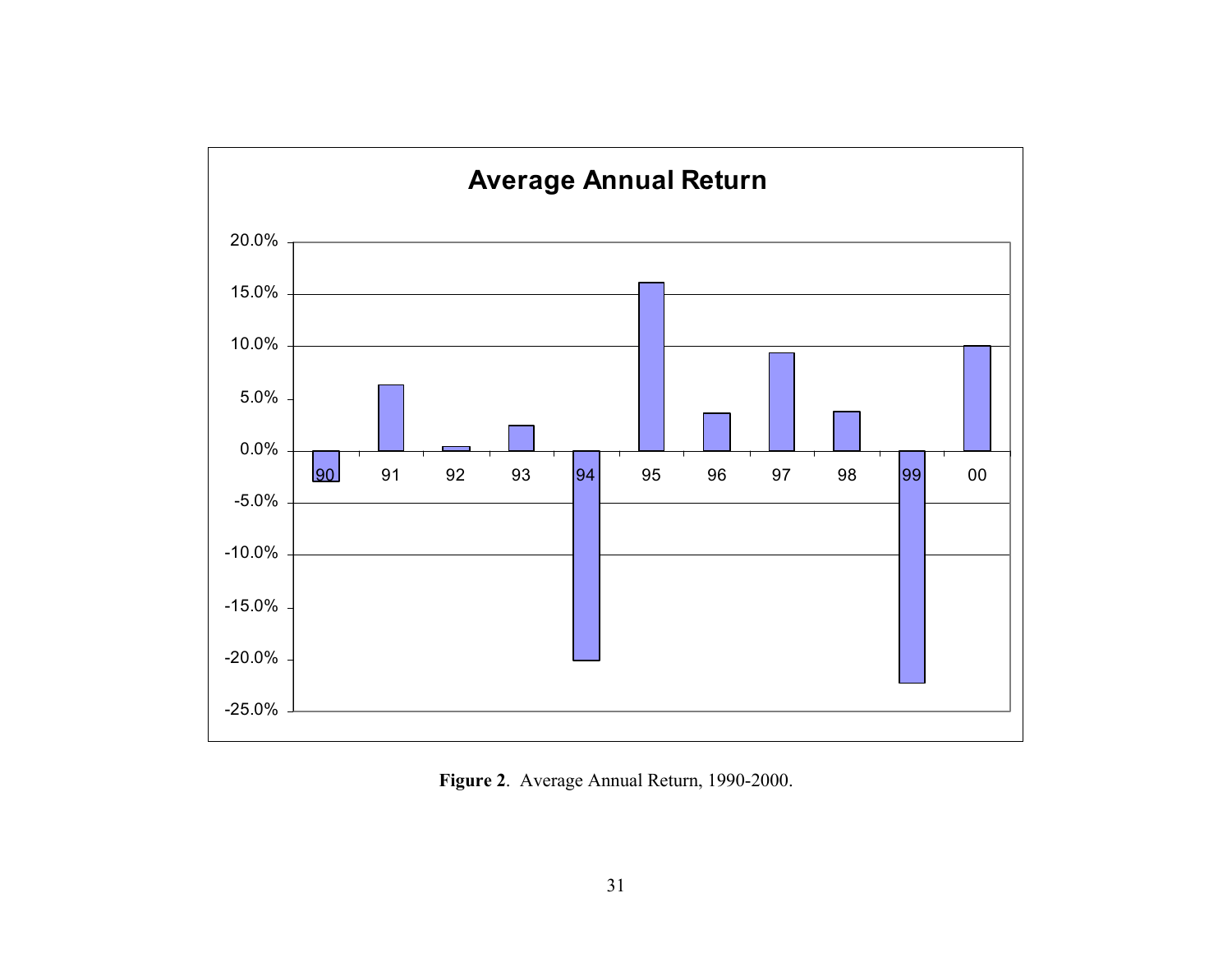

**Figure 3**. Monthly Average Turnover Trend, 1990-2000.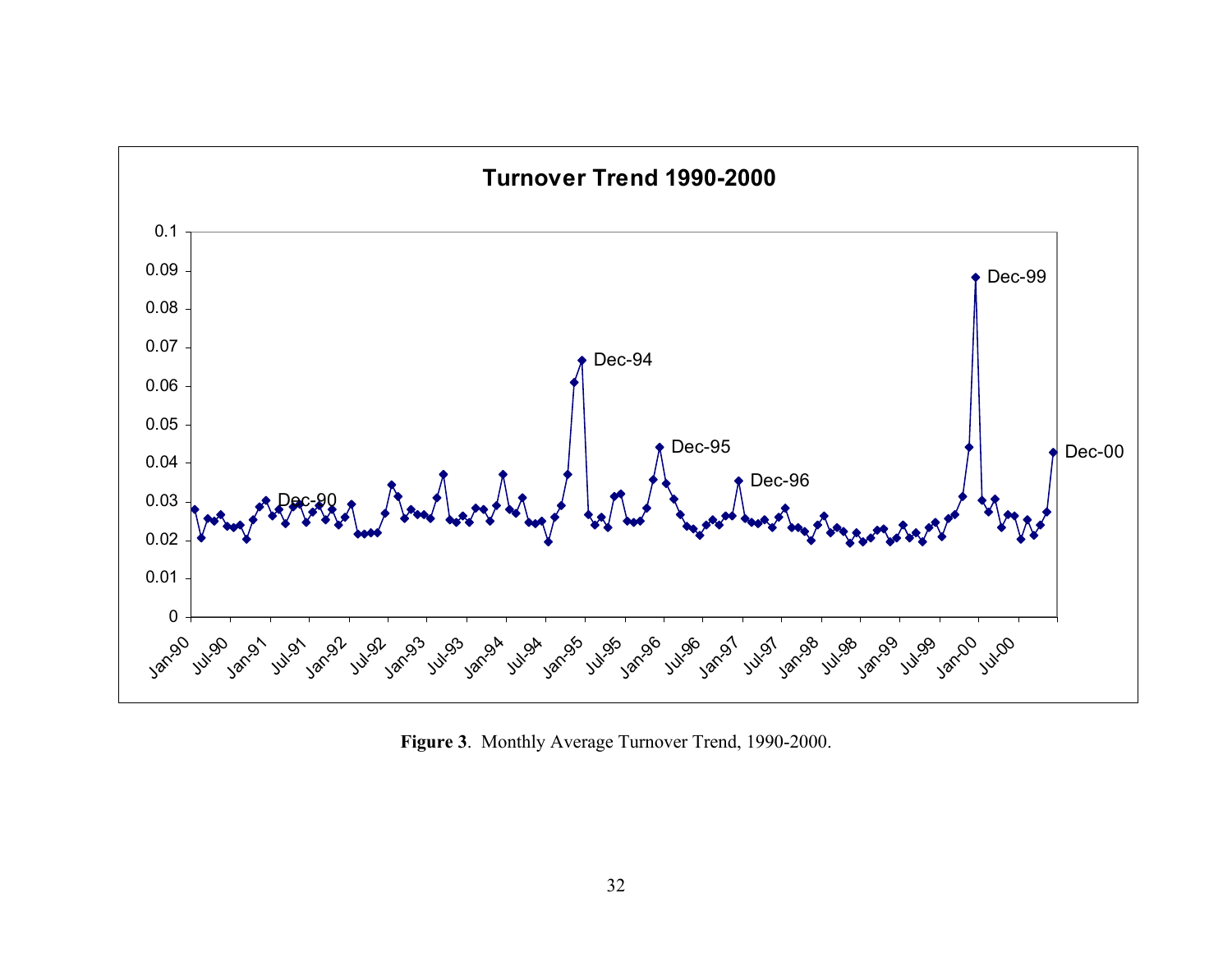





**Figure 4**. Monthly Average Volume, 1990-2000.